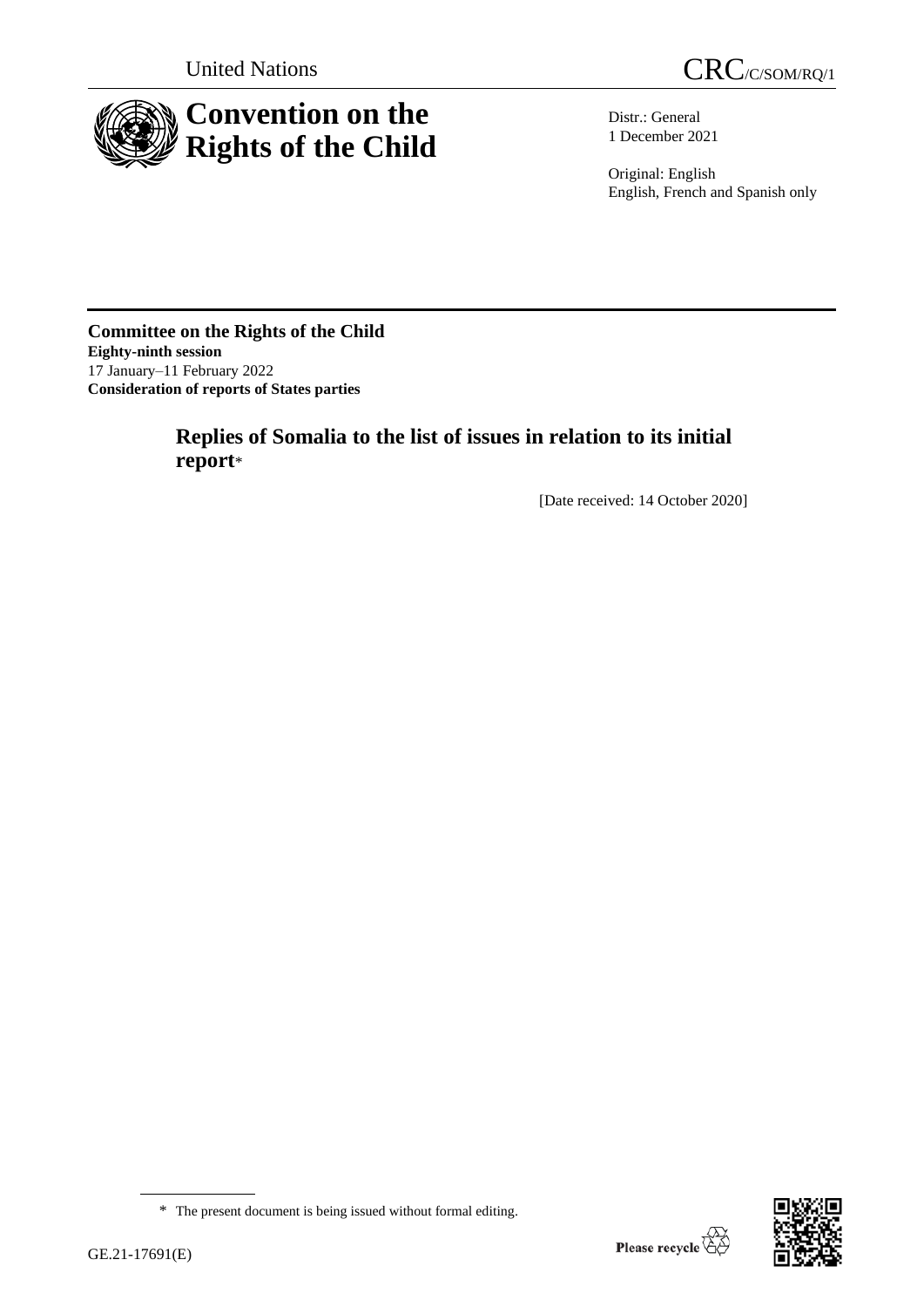# **Introduction**

1. This Replies to the List of issues comes shortly after submission of the initial State party report. Since the submission, The Government of Somalia (hereafter: the Government) has been preoccupied with the Novel Corona Virus (COVID-19) measures, as well as number of usual constraints such as non-state armed groups attacks, malaria, floods and locust attacks. In spite of the above listed obstacles, implementation of the Convention on the Rights of the Child (CRC) in Somalia is optimistically advancing.

2. Traditional views of the child, the family and the relation of the State with the two remains a notable challenge to the implementation of the CRC, hence the Government is looking forward to the CRC Committee's recommendations and support.

3. The Government would like to highlight areas of highest priority in the CRC implementation: right to life, access to health and education and violence against children – all of that in the context of noticeable risk of armed conflicts, environmental and health threats.

4. In that regard, the Government cooperates with domestic civil society groups and welcomes the on-going support and assistance from the international community, especially UNICEF.

# **Part one**

# **Reply to the questions raised in the list of issues in relation to the initial report of Somalia (CRC/C/SOM/Q/1)**

# **Reply to the issue raised in paragraph 1 (a)**

5. The Government has made progress in incorporating the Convention on the Rights of the Child (CRC) into national law. The priority for the Ministry of Women and Human Rights Development (MoWHRD), the Government department entrusted with rights of the child, is approval of the Child Rights Bill in the cabinet and its passage into law by the Parliament. Once enacted, it will guarantee a better future for all children in Somalia as it will address all rights of the child. The current Bill, in line with article 29 of the Provisional Constitution (2012), stipulates 18 years as the age for all children to attain majority in Somalia.

6. Several laws are in different drafting stages and once enacted, will further enhance the human rights of children, and provide additional protection measures. These include the Sexual Offences Bill; the Anti-FGM Bill; the Disability Bill; and the Juvenile Justice Bill. These draft laws incorporate key principles of the Convention that ensure non-discrimination of children, respect for the views of the child, right to life, survival and development and the best interests of the child.

## **Reply to the issue raised in paragraph 1 (b)**

7. Following the drafting of the Child Rights Bill, the Government is in the process of developing a National Plan of Action (NPA) for children. The Federal Member States (FMS) are also at different stages of developing their Child Protection Policies, and the MoWHRD will support them to harmonize those documents with the Federal level NPA.

## **Reply to the issue raised in paragraph 1 (c)**

8. The Government recognises the importance of coordination of policy and monitoring of child rights in the state. This is done at different levels as follows:

(a) The National Child Rights Task Force and Director Generals Coordination Group established among key line ministries at the federal and member states level;

(b) At the district level District Focal Points on Child Rights have been set up in all 17 districts in Mogadishu (Banaadir District);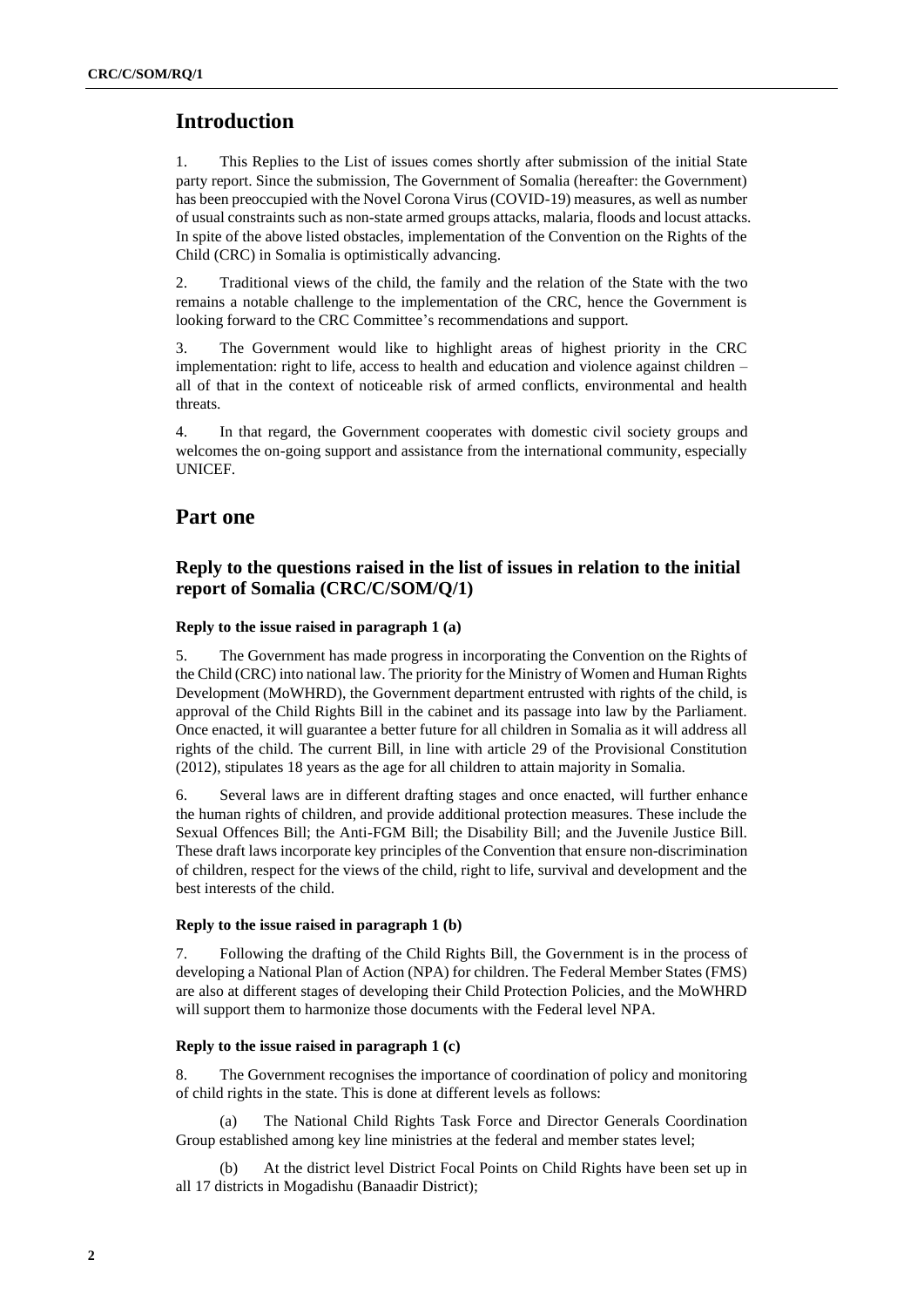(c) 34 district Child Protection Focal Points have been appointed, trained, structured and are functional in Banaadir region.

#### **Reply to the issue raised in paragraph 2**

9. The ongoing legal and policy reform in the Government is gaining momentum. The children sector is also undergoing reform with policies and laws at various stages of drafting. The MoWHRD, having spearheaded the ratification and implementation of the Convention on the Rights of the Child is taking measures to ensure that subsequent drafting of new legislations takes into consideration the definition of the child, which is a person under 18 years under the Convention. In addition, the Provisional Constitution under Article 29 (8) stipulates that a child is "a person under 18 years of age". This means that subsidiary laws must adopt the same definition. The Draft Child Rights Bill, Draft Disability Bill and the Draft Anti FGM Bill define a child as a person under 18 years of age.

10. According to the Provisional Constitution discrimination and abuse of children in Somalia is prohibited. Further, children have rights and parents are entitled to comprehensive support by the government.<sup>1</sup>

11. The Government will put in place measures to ensure that all the rights under the Child Rights Bill are respected and ensured for all children regardless of their birth status.

12. The Government has taken the following measures to eliminate discrimination against children:

(a) All children, including those from minority groups, are granted the same rights as other children under the Provisional Constitution, 2012. Proposed laws have to align themselves to the Constitutional provision on discrimination;

The Draft Disability Bill states that children living with disability have the same rights as other children;

(c) The Draft Anti-FGM Bill provides for equal rights for girls who are survivors of gender-based violence and harmful practices as other children.

13. Consultations on these draft bills have been held across the country, with the participation of local governments, CSOs, religious groups, children and parents.

14. The MoWHRD implements annual activities including capacity building and dissemination messages on the Convention and child protection with specific emphasis on non-discrimination at federal and state level. To safeguard the best interest of the child, members of the civil society and other stakeholders have increased knowledge and understanding of discriminatory practices against children in their communities and their role in helping eliminate these practices.

15. The Provisional Constitution is currently undergoing review even though the process has slowed due to the COVID-19 pandemic. Stakeholders including those from the children sector led by the MoWHRD, as well as advocates for early childhood and family and child development are involved in the review process and are working to ensure the gains made for children are safeguarded and sustained. Citizenship is one of the key issues under review and this will have an implication on the rights of children born of Somali mothers and non-Somali fathers, children born outside the country as well as refugee children.

## **Reply to the issue raised in paragraph 3**

16. The Provisional Constitution provides for the best interests of the child under, Article 29 (7), which states that the child's best interests are of paramount importance.

17. Traditionally, like in all of societies around the world, parents bear the greatest responsibility in ensuring the best interests of children are taken care of. In the absence of parents, kinship care takes over. The Draft Child Rights Bill provides that the Government

<sup>&</sup>lt;sup>1</sup> Provisional Constitution of the Federal Republic of Somalia, see: https://villasomalia.gov.so/en/constitution/.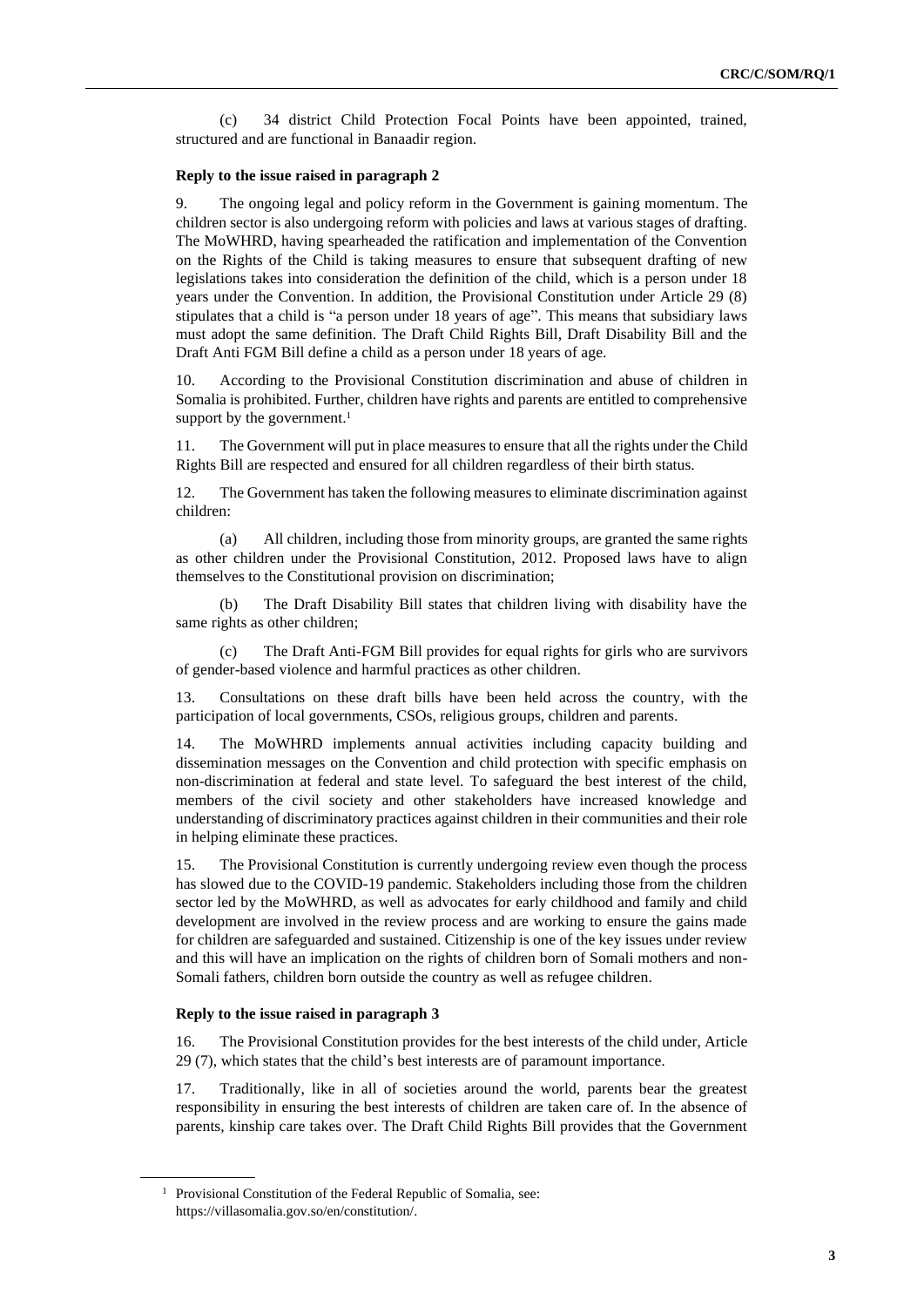shall ensure that the principle of the best interests of the child guides all actions concerning children.

18. Implementing that principle when developing relevant legislation and policies is a key requirement for State parties to the Convention. To that end, the Government intends to formulate in its NPA the best interests of the child principle including developing standards for its implementation. According to Muslim scholars, the best interests of children is important as it guarantees protection for children by both parents. If the two parents are not available, die or fail to fulfil their duties, this role is taken over by their next of kin or the extended family members, and if the next of kin or the extended family members are not available the government steps in. In Somalia there is a four layer of existing protection rings around a child: the core family, the extended family members, the community and the government. The child is always kept in his/her environment. Removing the child from his/her environment is always the last resort.

19. Measures have been taken and there are efforts to set in motion mechanisms to ensure meaningful child participation within the family, in school, in the community and in judicial and administrative proceedings. Progressively, government institutions, CSOs and communities are becoming more sensitised and aware about child participation within the wider framework of children rights. The MoWHRD with the support of partners has held sensitization campaigns on child rights promotion and protection at federal and state level, targeting government officials, children, parents, religious leaders and parliamentarians, among others. Among the rights championed are the right for all children to express their opinions and have these opinions taken into consideration. However, the full realization of this right continues to be a challenge, due in part to the impact of the conflict and the insecurity which has meant that children are not able to come together often, especially in areas where schools have been taken over by armed groups. The MoWHRD at federal government level has initiated and established 120 child ambassadors' forums in Banaadir, Hirshabelle, South West and Puntland as a mechanism of hearing children's views and engagement of implementing child rights.

## *Home*

20. According to Islamic tradition which is part of Islamic jurisprudence, children's views should be listened to and taken into consideration at the home front. However, older children may be listened to more than the younger ones and this is something that the Federal Government is addressing through various ways including sensitization and establishing regulatory frameworks.

#### *School*

21. Schools have provided an avenue for organizers of children events such as the Day of the African Child and Universal Children's Day to bring children together to plan for the day and participate in activities revolving around child rights themes.

#### *Community*

22. During the commemoration of the Day of the African Child (DAC) in Jubaland in 2019, the MoWHRD ensured children had a conducive environment in which to play games and tell their stories. The MoWHRD at federal government level has also ensured children play a meaningful role during celebrations of the DAC and the Universal children's day.

## *Judicial and administrative decisions*

23. Judicial and administrative officers have not been left behind in sensitization campaigns on the right of the child to be heard on matters affecting them and are progressively embracing this action. These efforts will be sustained.

### **Reply to the issue raised in paragraph 4 (a)**

24. The Government continues to condemn all acts of indiscriminate attacks on civilians, especially children and has increasingly called out on warring parties to cease attacks targeting civilians, humanitarian agencies and civilian infrastructure. Al-Shabaab is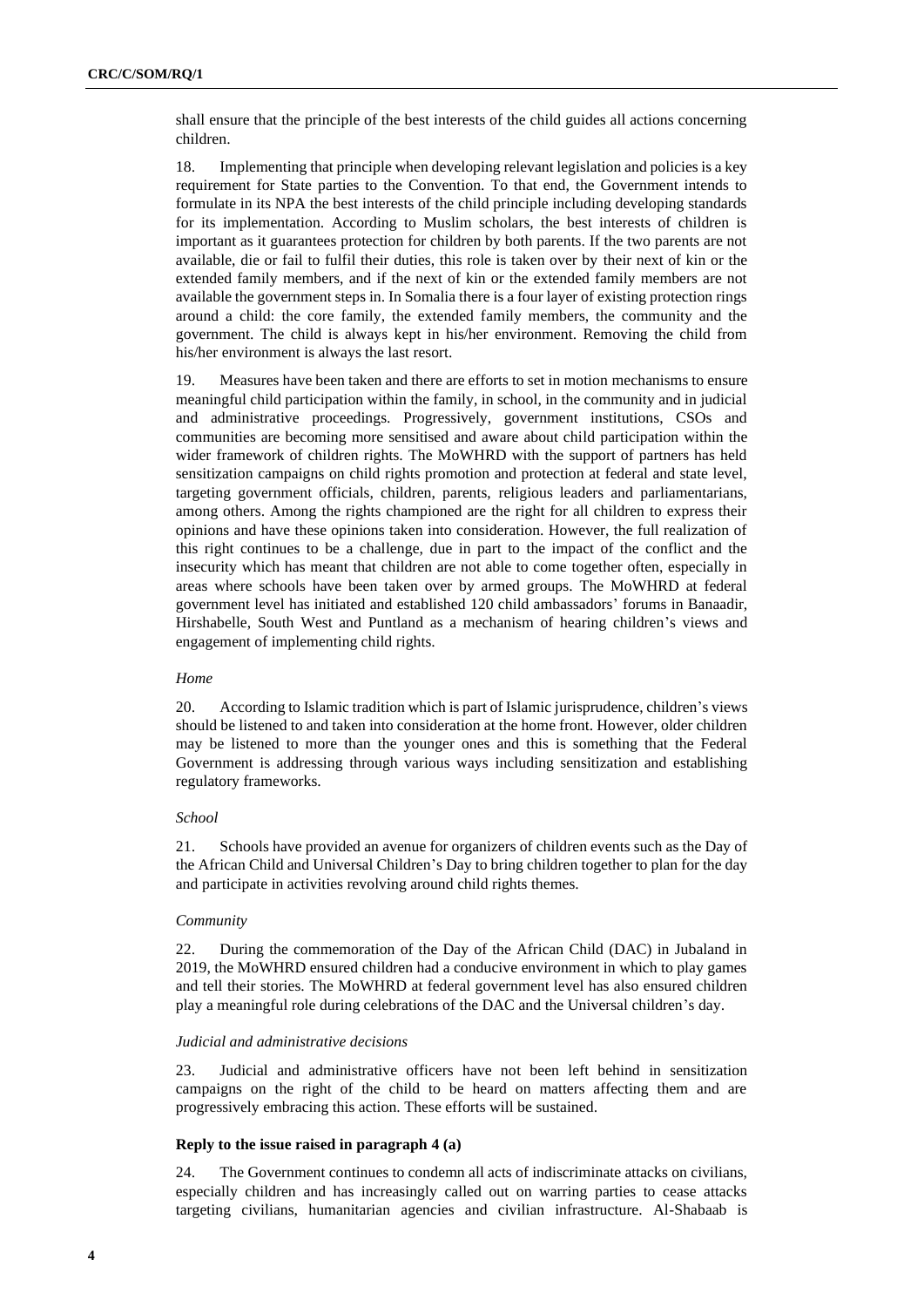responsible for nearly three-quarters of the casualties<sup>2</sup> even though Somali Security forces (SNA, Somali Police, and NISA) are reportedly responsible for some civilian deaths, including children. The Federal and regional authorities have put in place measures to clarify the role of stakeholders working in critical sectors including justice and security, who play a key role in ensuring justice for affected children. Further, the Government ensures through regular training of its security forces, compliance with the principles of proportionality and distinction under international humanitarian law.

25. To prevent death and injury of civilians including children by explosive hazards which were left behind during the prolonged civil war and include improvised explosive devices used by non-state armed groups, the Federal Government through the Somali Explosive Management Authority (SEMA) at the Ministry of Internal Security has taken action to remove mines and explosive devices from civilian areas. SEMA in collaboration with UN agencies have put in place programs including one on risk education, which deployed trained risk education personnel to raise awareness among the affected communities, and in particular educate children on the dangers posed by explosives and remnants of war (see figure 2 in the Annex).The Risk Education program has reached 29,607 children in 2019.

### **Reply to the issue raised in paragraph 4 (b)**

26. Measures are taken to investigate any such acts, prosecute and sanction those responsible and provide redress to the victims and their families. Strong measures have been taken by the Government to prosecute and sanction those responsible, and provide reparation to the victims and families contributing to a positive trend.

27. Cases are handled in both military and civilian courts. The Government has put in place measures with the support of international partners to train court officials in both courts on international best practices to safeguard the rights of the child.

## **Reply to the issue raised in paragraph 4 (c)**

28. The Government has engaged AMISOM on the need to prevent civilian casualties caused by its troops. AMISOM has developed a Civilian Casualty Tracking, Analysis and Response Cell (CCTARC) whose objective is to investigate harm caused to civilians; apportion responsibility; keep a record of the data and develop a mechanism for settling claims. The Government aims to set up a mechanism similar to the CCTARC to address any civilian casualties caused by Somali security forces.

29. AMISOM has also set aside a harm response fund known as ex-gratia payments to settle claims arising from harm caused to civilians including children by AMISOM troops. The Government in collaboration with AMISOM and other stakeholders have conducted awareness workshops for AMISOM troops on international humanitarian law on the protection of civilians including children who are even more vulnerable during conflict.

30. The Government is committed to ensure that the protection of civilians remains an important government priority. To this end, all the relevant line institutions will work with all relevant stakeholders towards the further enhancement of their policies, systems and mechanisms relating to effective protection of civilians.

#### **Reply to the issue raised in paragraph 5**

31. The MoWHRD and the Ministry of Health, other government agencies, international organizations, CSOs as well as women led organizations and religious leaders have been at the forefront in creating awareness among communities on the right and importance of children to birth registration. Mothers are encouraged to give birth in health facilities so that the birth records can be captured. However, limited access to health facilities especially in areas affected by conflict remains a challenge.

32. A pilot birth registration initiative exists in three Puntland districts and five Somaliland districts. There are plans to strengthen capacity of authorities to manage a

<sup>&</sup>lt;sup>2</sup> Response from the Federal Government of Somalia on the draft Protection of Civilians report developed by UNSOM/OHCHR – 2017–2019.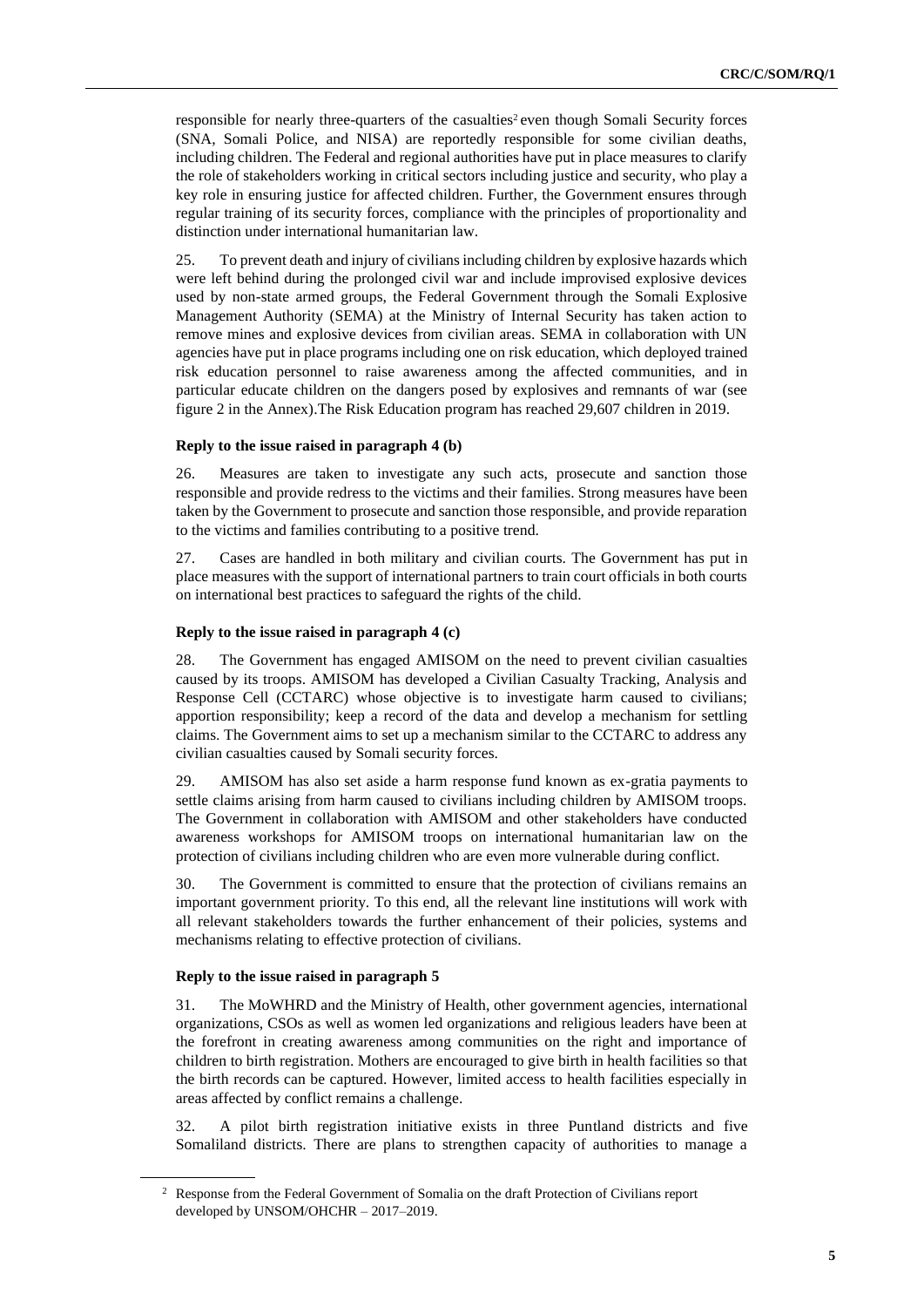functioning registration system, including an online system to link birth registration to the national ID card scheme at the Federal level and the remaining FMS. The coverage of the existing or emerging birth registration system is still very low (3% of children registered at birth) and the overall registration of children's birth is estimated to being under 10% in Somaliland and Puntland. The pilot birth registration system in Puntland is managed through a private public partnership although challenges of affordability of the associated registration fee will be addressed.

33. As for legislative measures taken to ensure non-discriminatory access to nationality for all children, including children born to Somalia mothers and foreign fathers, in particular children born abroad, the ongoing constitutional review process has identified citizenship as one of the key areas deserving review to deal with the many Somali children who find themselves in limbo due to their parentage. It is important to have a clear definition of who is a Somali citizen and whether to open Somali citizenship to immigrants and Somalis in diaspora, and whether to extend the passage of Somali citizenship through either parent. These issues were also extensively discussed during the public consultations on the draft Citizenship Amendment Bill (2016). According to the current applicable law, Somali citizenship only passes through the father; Somali women cannot pass citizenship to their children unless the father is also Somali.

## **Reply to the issue raised in paragraph 6**

34. Measures are envisaged by the Government to review legislation including Article 442 of the Penal Code to prohibit corporal punishment in all settings. Once the draft Child Rights Bill becomes law, it will provide an added layer of protection to children against corporal punishment both at home and in school. The Government intends to carry out a review of legislation, including the Penal Code and the Education Act to ensure compatibility with the Draft Child Rights Bill once the latter is enacted into law. Further work is required to complement existing measures on the elimination of violence against women and children in society. Some steps are being taken and the Government needs strong support from the international community in this regard. A strong and effective child protection referral system will be beneficial to children and act as a safety guard for children even in situations of pandemics such as the COVID-19 which has seen a rise in domestic violence incidents globally.

35. Measures are being progressively undertaken to eliminate harmful practices throughout the country. Priority has been given to child marriages and FGM due to the negative impact and far reaching effects they have on all aspects of a girl's life. In certain cases, boys are favoured over girls with regards to access to education.

36. Cases of harmful and discriminatory practices with regard to treatment of children with disabilities have been reported in many homes. The Government and CSOs, through Child Protection Focal Points at federal and state levels have put in place community-based interventions, including awareness creation through Focal Points to address these harmful practices. Awareness activities are carried out through the Focal Points.

37. The Provisional Constitution (Articles 15 (4) and 29 (2)) prohibits circumcision of girls and refers to it as "abuse and torture". The Government remains committed to eradicating the practice of FGM through legislation and continuing community dialogue. To this end, the Government has developed the Draft FGM Bill which is currently before the cabinet pending approval.

38. The Government acknowledges legislation on its own will not eliminate this traditional harmful practice. Additional measures such as addressing this issue through broad awareness campaigns as well as alternative livelihood support for those who earn an income from the practice will have to be deployed. In 2020, the Government was in the process of embarking in a joint partnership initiative on combating the practice of FGM with other countries in the region, however, due to COVID-19 this has been put on hold.

39. To accelerate the passage of the draft FGM Bill and gain consensus on its provisions, the Government maintains dialogue with traditional leaders and religious scholars to overcome and address deeply rooted traditional beliefs.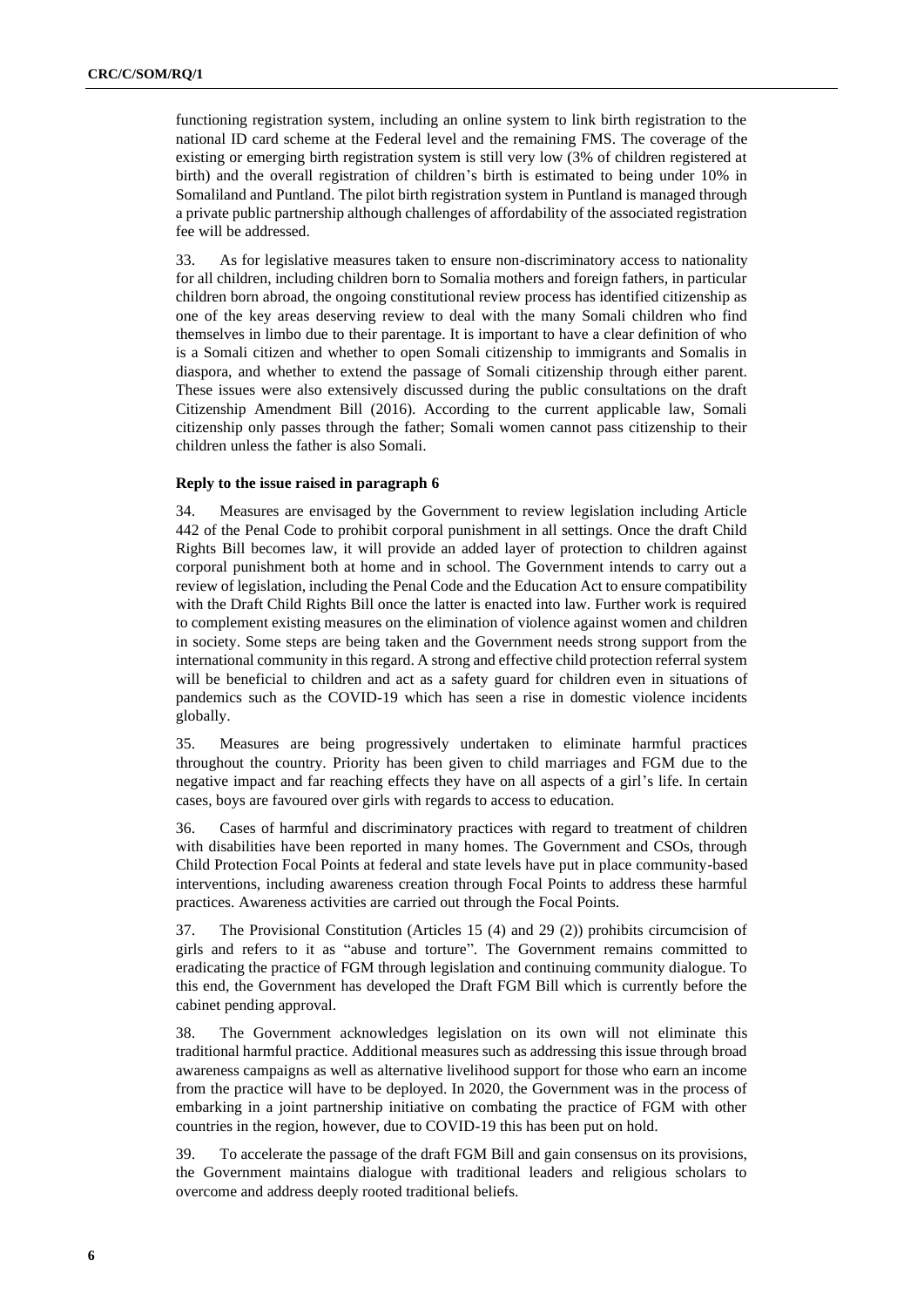40. Puntland has put in place a Zero Tolerance FGM Policy and developed a draft bill on FGM which has been adopted by the cabinet and tabled in the Puntland parliament in 2018. Further, moderate progress towards prohibition of FGM is visible at the Federal level, as well as in Somaliland and other FMS. There is need for social norms intervention, indigenous research and programming to address the underlying factors behind the persistence of FGM. In this regard, international support would be most welcome.

41. In the State Party report, we have provided an accurate picture of the challenges concerning early and child marriage in Somalia. An estimated 7.1 percent of the population aged 15–17 have been married and an estimated 5.7 percent are currently married.<sup>3</sup> About half of Somali women are married by the age of 20 and give birth to their first child at the age of 21; and 14 per cent of women aged 15–19 had already given birth to their first child.<sup>4</sup>

42. The Child Rights Bill prohibits harmful practices against children including child marriage and FGM.<sup>5</sup> It also addresses child abuse in all its forms including abuse against children with disabilities. Further, the Child Rights Bill and Disability Bill outlaw discrimination based on disability. Once these bills become law, the Government will need the support of international and local partners to reach children and adults with awareness campaigns about the new laws through community-based forums organized through the Child Protection Focal Points.

## **Reply to the issue raised in paragraph 7**

43. Due to incidences of rape and other forms of sexual violence against children, measures have been taken to firstly address the root causes of such violence.

#### **Reply to the issue raised in paragraph 7 (a)**

44. Circumstances of sexual violence against children in Somalia can be traced to situations that make children vulnerable such as conflict (communal or inter-clan), and climatic extremes such as drought and floods. Children in refugee and internally displaced persons camps are at risk, especially girls who have to engage in household chores such as fetching water and firewood, which leaves them exposed. The Government, in collaboration with local and international partners, provides communities in these camps with water, sanitation and health facilities (WASH) to help reduce these incidents.

45. The Government has called for strengthening of community protection systems as a strategy to prevent these crimes in addition to the speedy passage of the Sexual Offences Bill into law. In a 2019 case that sparked outrage, a 12-year old girl was abducted, raped, and murdered in Puntland. Using a forensic lab set up in 2017, DNA evidence was used for the first time to convict the perpetrators. Since that forensic lab is currently the only one in the country and the Government is seeking international assistance to introduce such labs throughout the country. Somali activists and the general public are increasingly using social media to raise public awareness about sexual and gender-based violence (SGBV) cases against minors. The Government of Somalia is utilising this public discourse to link it to its SGBV awareness raising activities

46. The Government is working directly with children, as rights holders and social actors, to take action to address the root causes of sexual violence in their communities with adolescent girls from internally displaced persons (IDPs) settlements and host communities in Garowe and Bosaso in Puntland taking part in sports as a way of sensitizing communities about gender-based violence. The MoWHRD organized basketball tournaments with participants selected from IDPs settlements and the host communities to encourage community integration in a bid to prevent rape and other forms of SGBV. Television and radio talk shows and poetry competitions have also been organized at community level to create awareness about sexual violence.

<sup>3</sup> [https://somalia.unfpa.org/sites/default/files/pub-pdf/Youth%20Report.pdf.](https://somalia.unfpa.org/sites/default/files/pub-pdf/Youth%20Report.pdf)

<sup>4</sup> [https://www.ecoi.net/en/file/local/2029152/FINAL+SHDS+Report+2020\\_V7\\_0.pdf.](https://www.ecoi.net/en/file/local/2029152/FINAL+SHDS+Report+2020_V7_0.pdf)

<sup>5</sup> Article 26 outlaws child betrothal and child marriage; Article 27 outlaws FGM in all its forms.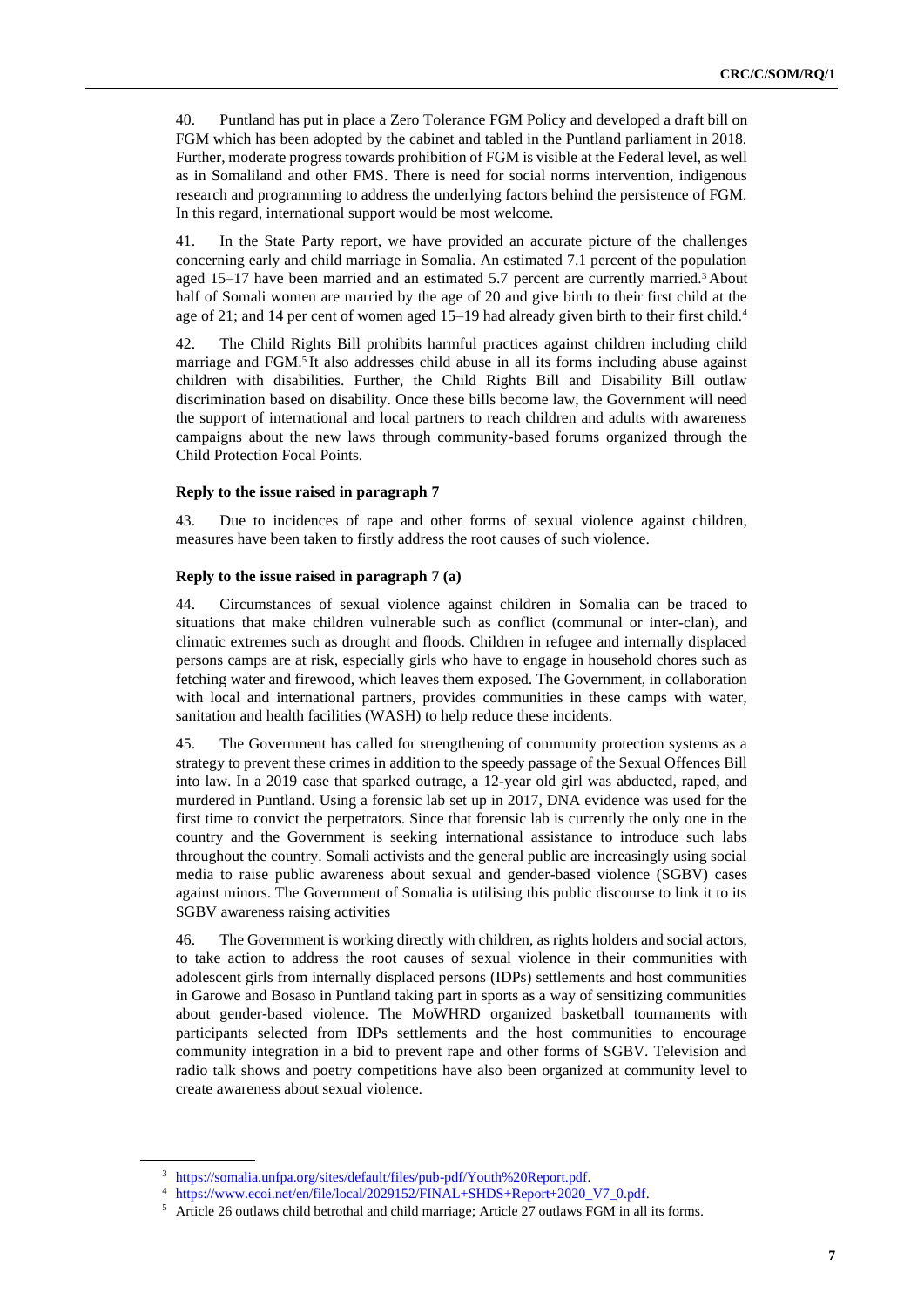47. There have been efforts to develop and implement a framework within the humanitarian actors with a focus on improving awareness of actors on the prevention of sexual exploitation and abuse (PSEA). Some organizations implement codes of conduct for PSEA and have internal procedures for punishing offenders.

## **Reply to the issue raised in paragraph 7 (b)**

48. The Federal Government is putting efforts to remove barriers to reporting, prosecution and punishment of such acts including those by Somali and international security forces and non-state armed groups. This includes ongoing drafting, enacting and enforcing appropriate legislation aimed at tackling violence against children, in particular girls, and to ensure that all perpetrators of those acts are brought to justice. The Government recognizes under reporting of sexual violence and the challenges of dealing with such cases by putting in place procedures that offer privacy, safety and paths to rehabilitation and reintegration. The Government also discourages the trend where pressure is put on the survivor and their families to settle cases out of court and marrying off the survivors to the perpetrator.<sup>6</sup>

49. The Federal Government recognizes that the lack of awareness and confidential community-based mechanisms for PSEA makes response to sexual exploitation a difficult undertaking for survivors and their families, and in this regard is undertaking crucial policy and legislative steps to increase awareness and strengthen institutional response to SGBV.

## **Reply to the issue raised in paragraph 7 (c)**

50. The Government of Somalia has set as priorities to implement the Safe School Declaration to maintain schools and other learning facilities as safe learning environments; provide continuous training of actors in the justice, health, humanitarian, and child welfare sectors for PSEA, including application of the PSEA guidelines and to strengthen the legal system in regards to investigation (police) and prosecution (judiciary) of cases of sexual exploitation and abuse.

51. With regards to the status of draft Sexual Offences Bill, the Sexual Offenses Bill is still before parliament.

## **Reply to the issue raised in paragraph 8 (a)**

52. In its State party report, the Government explained the country context of more than two decades of conflict and state collapse that has had a devastating effect on the dynamic of Somali society and families. Social planning and social work are in its infancy and the State is still strengthening its federal system. Through the Somalia Social Protection Policy, 2019, the Federal Government aims to progressively provide support to families living in poverty, including those displaced, to ensure that they are able to take care of their children and to prevent involuntary separations. The policy focuses on mitigating vulnerability, better humanitarian and developmental objectives and reduction on reliance on short term humanitarian aid during emergencies such as drought and floods to the most vulnerable groups.<sup>7</sup>

53. Social protection measures aim to address the root causes of poverty in Somalia, making it easier to assess risk and vulnerability resulting in poverty reduction, social cohesion and inclusion. To this end, the Government is committed to uplifting the standards of living for families particularly those living in poverty through appropriate budgetary allocations.<sup>8</sup>

# **Reply to the issue raised in paragraph 8 (b)**

54. The Government recognizes that family separation exposes children to risk of abuse and exploitation due to lack of parental care. The Department of Family and Child at the

<sup>6</sup> The Draft Sexual Offences Bill seeks to bring a new meaning to sexual violence by treating all forms of sexual violence as a crime.

<sup>7</sup> According to the Somalia Social Policy, 2019, population groups that are most vulnerable to poverty are: children; youth; the elderly; persons living with disability; women; large households; migrants and displaced persons; and marginalised groups such as pastoralists and nomads.

<sup>8</sup> <http://mof.gov.so/publication/budget-strategy-2017> [http://mof.gov.so/Budget-2019.](http://mof.gov.so/Budget-2019)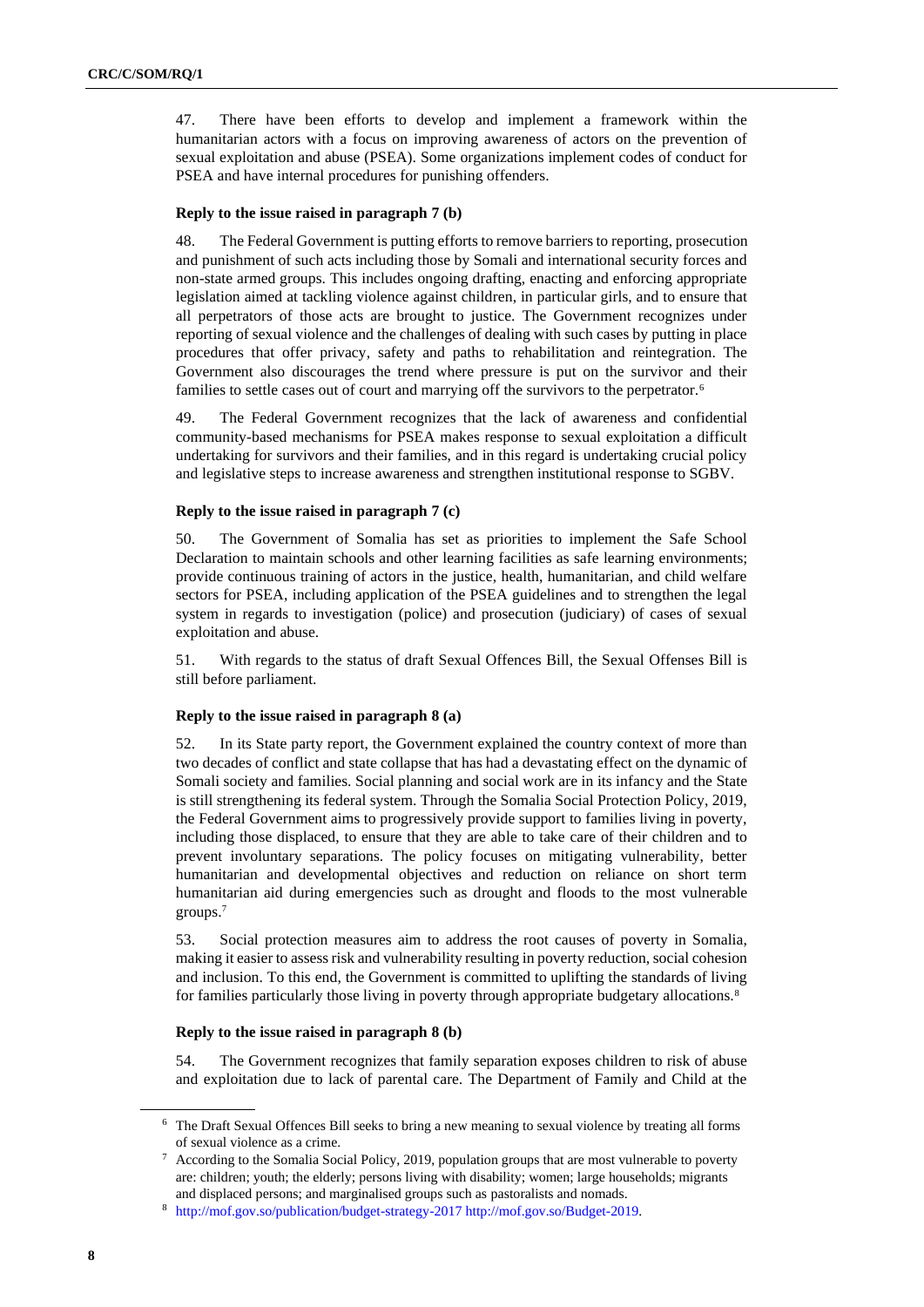MoWHRD is responsible for overseeing services that address the needs of children and young people, including the most vulnerable, their families and caregivers. The department under the leadership of its Director is mandated to:

(a) develop programs that address the welfare of the family unit; define roles;

(b) give guidance on how to implement child protection annual activities and make the necessary follow up;

- (c) develop annual implementation activities and;
- (d) annual work plans in line with the National Development Plan.

55. The department works closely with Child Protection Focal Points at federal and state level on child protection issues by linking children in need of protection with relevant agencies.

56. In 2020, the MoWHRD has put in place measures to establish a data base on Child Separation to record details of children who have been separated from their families.

### **Reply to the issue raised in paragraph 8 (c)**

57. In 2018, the Government developed a National Special Educational Needs Disability and Inclusive Education Policy. The policy applies to all educational, training and research activities, educational intervention programs of special needs and disabilities in Somalia. The aim is to provide equal opportunities for learning and social development for children living with disabilities.

58. After ratification of the Convention on the Rights of Persons with Disability in 2019, the Government through the federal MoWHRD embarked on the development of the Disability law, a draft of which is undergoing stakeholder input prior to its presentation to the cabinet for approval into law. In readiness to roll out programs for children living with disabilities, the Government in January 2020 embarked on [a Rapid Assessment of Children](https://mwhrd.gov.so/en/wp-content/uploads/2020/09/Rapid-Assessment-Children-with-Disabilites-in-Somalia_Report_FA_Digital-1-1.pdf)  [living with Disability in Somalia.](https://mwhrd.gov.so/en/wp-content/uploads/2020/09/Rapid-Assessment-Children-with-Disabilites-in-Somalia_Report_FA_Digital-1-1.pdf) The assessment was informed by the lack of data on these children leading to inadequate interventions to advance their rights and welfare as stipulated in the CRC. The assessment was carried out in Mogadishu, Baidoa, Galkayo and Kismayo and involved consultations (focus group discussions, questionnaire and key informant interviews) with children, parents (who doubled up as support persons), government officials and community representatives. The objective was to establish an estimate of the number of children with disabilities; their distribution; nature, types and causes of disability; specific challenges faced by children with disabilities; and nature of services including rehabilitation programs available.

59. The assessment's findings indicate that children with disabilities comprise 18%–20% of the national population with majority having a physical disability. Visual and hearing impairments were also common as well as mental disorders. Most of the disabilities were acquired after birth and were mainly attributed to lack of proper health services for pregnant mothers, explosions and injuries at home.

60. The children's mothers made up majority of the support persons and they stated that they were not fully aware of the rights of their children partly due to illiteracy as well as the fact that they did not get to go out a lot as taking care of children with disabilities was a fulltime job. Respondents also experienced discrimination against these children by extended family members and the community. Most of the children did not attend school and the reason given included fear of sending their children to schools which were far from home with the possibility of abuse to or from school; lack of assistive devices for children with physical disability as well as limited access to special needs school. Such schools are few and often lack enough teachers trained in special needs education as well as facilities suitable for children with special needs. Mogadishu has a number of special needs schools, but these are expensive and out of reach for most parents of children with disabilities majority of who take care of the children full time leaving them with little time to earn a living. Some of the support persons reported they had more than one child with disabilities, and that they were the sole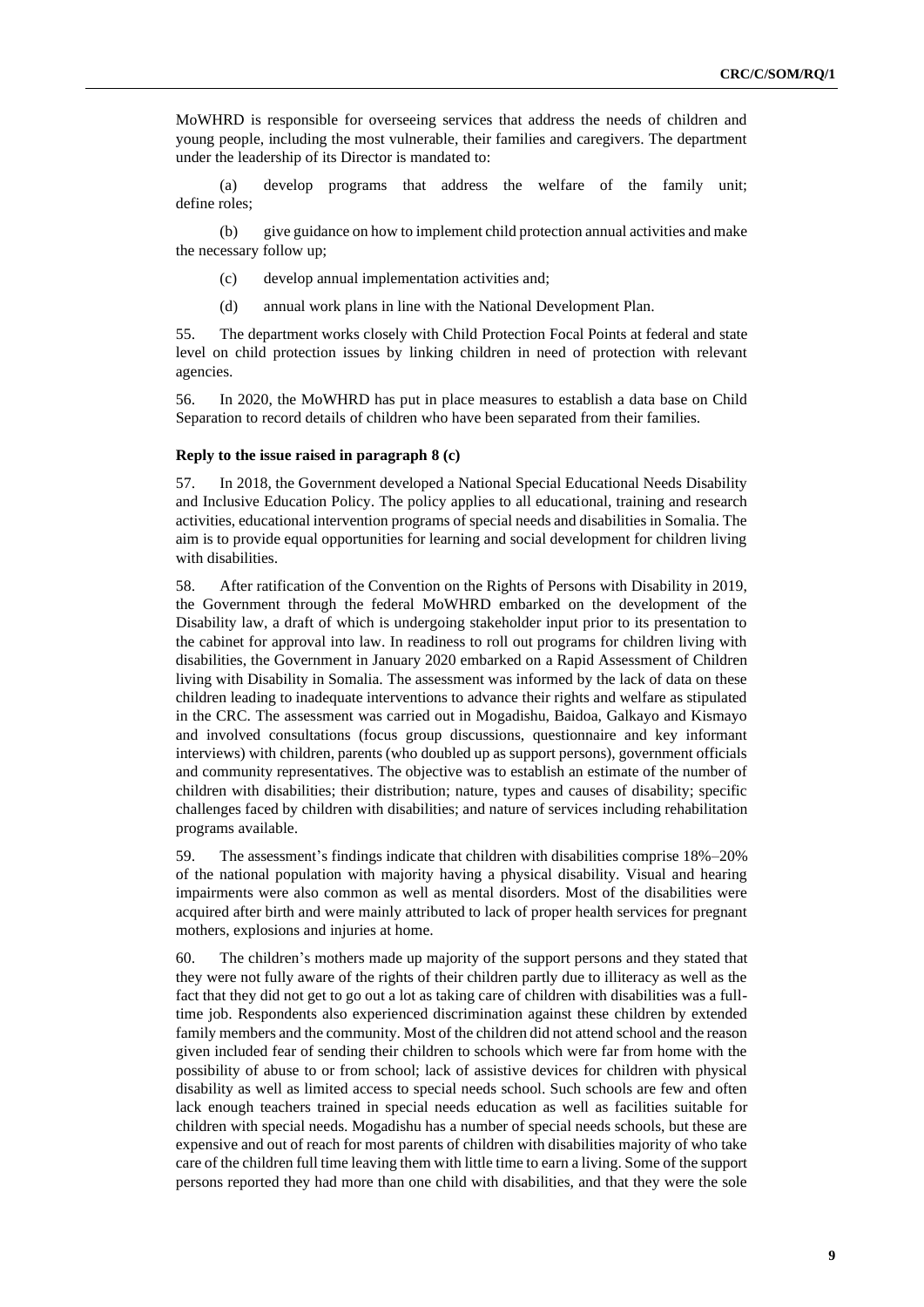support person due to the breakdown of their marriages as a direct result of the emotional, psychological and financial strain experienced.

61. Based on these findings the Government intends to commission a wider study that will cover the entire country but will in the meantime use the preliminary findings to start engaging with stakeholders in the sector to establish programs to address challenges faced by children with disabilities, thereby ensuring that they access the same rights envisioned for all children under the CRC.<sup>9</sup> The Government will continue working with parents, guardians, local and international organizations to provide for the rights and welfare of these children.

# **Reply to the issue raised in paragraph 9**

62. In addition to the health-related policies and plans noted in Paragraph 205 of the State Party Report, the Government has developed and launched the:

- Comprehensive Multi Year Plan for Immunization System 2016–2020;
- Somalia Every New-born Action Plan (ENAP): 2019–2023;
- National Reproductive, Maternal, New-born, Child and Adolescent Health and Nutrition (RMNCAH-N) Strategic Plan: 2019–2023;
- The Somali Health and Demographic Survey, 2020.

#### **Reply to the issue raised in paragraph 9 (a)**

63. The Health Sector Strategic Plan 2017–2021 provides a meaningful policy and strategic framework for health. The NDP 9 focuses on a framework to deliver essential health services and infrastructure, including in the areas of maternal, neonatal and child mortalities.

64. The State party report stated some of the challenges (including security and natural disasters) facing the Government's efforts to provide healthcare and social services, as well as the sector's reliance on international aid donors and UN agencies to prop up the health system. Indeed, some parts of the country are inaccessible due to security concerns, and the acute cycle of chronic emergency (flood/draught/disease) creates further service delivery gaps. Somalia's under 5 mortality rate has declined from 179 per 1000 live births in 1990 to 122 per 1000 live births in 2018.

65. There are constraints in inter-ministerial coordination between the federal government and the federal member state governments. Furthermore, the Government faces difficulties in collaboration with the many private health actors on the ground; the Federal Ministry of Health (MoH) plans on developing memoranda of understanding with all health agencies active inside Somalia. This will result in a coordinated approach to health needs of children and effective use of available resources.

66. There are also gaps in health system data management, including data collection, analysis and reporting. The Government is working on improving data management and is in the process of revising the District Health Information Software and rolling out the Logistics Management Information System. The national health database does not currently capture new-born indicators and quality assurance indicators, despite significant investment and in this the Government needs broader and sustainable technical support.

67. The Government is working to implement the Reproductive, Maternal, New-born, Child and Adolescent Health (RMNCAH) and Nutrition Strategic Plan, which aligns with NDP 9. Government is also working on development of a National Operational work plan to align with NDP 9 timeline that reflects the specific activities, budget, timeline, MoH focal point and supporting partner/s for each work stream. Further, the establishment of national and sub-national technical working groups for the implementation of the RMNCAH will help aid in its implementation.

68. The Government is making efforts to improve leadership and coordination with an operational work plan for both regular health services and humanitarian interventions at the

<sup>&</sup>lt;sup>9</sup> The role of the proposed National Disability Agency under the Draft Disability Law will be to coordinate activities in the disability sector.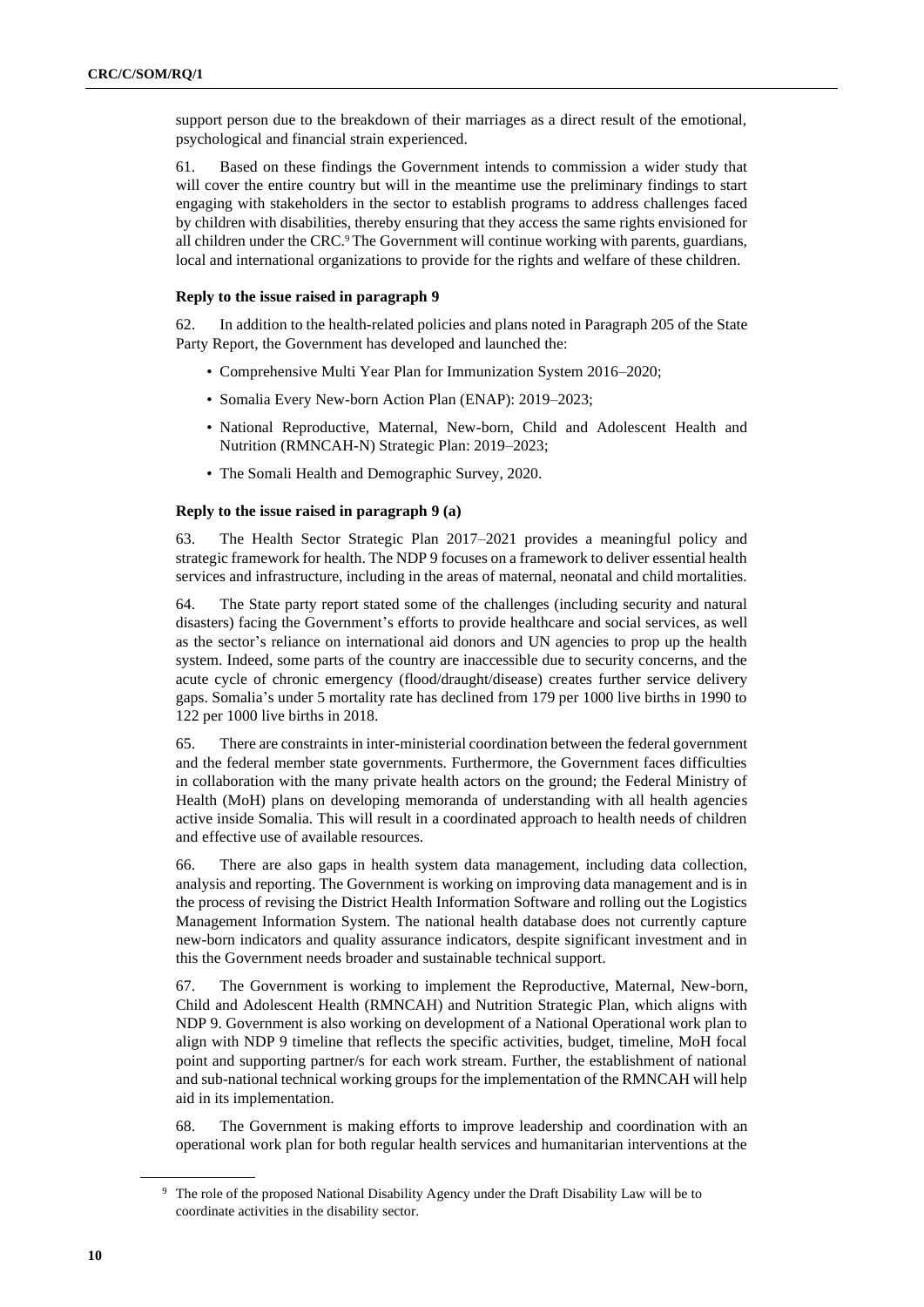Federal and Federal Member State levels. This coordination will help improve service delivery and bridge the critical gap in humanitarian services. Both MoH and the National Health System cluster require additional on the ground monitoring to ensure appropriate use of funds and avoid duplication of efforts.

### **Reply to the issue raised in paragraph 9 (b)**

69. The Government is working on resource mobilization in the health sector, especially from government sources, to fill the major gap in health financing. Because of the acute and protracted humanitarian crisis cycle that has overburdened the fragile health system in Somalia, the Government will establish emergency health pool funds at the national level. The already critical situation in the fragile health sector is additionally burdened with the outbreak of COVID-19, floods and locust attacks throughout the country. Remittances from the diaspora which in the past have helped address gaps in health sector financing are at an all-time low due to COVID-19 related obstacles on the part of Somali nationals working abroad.

70. The Government is aware of gaps in the community health worker program and is putting in place measures to provide incentives to compensate health work.

71. UN agencies and international NGOs support health services with financial and other resources.

## **Reply to the issue raised in paragraph 9 (c)**

72. Immunization rates have increased consistently over the last four years in part due to the successful implementation of the Comprehensive Multi Year Plan for Immunization System 2016–2020. For this positive movement in immunization coverage see Figure 1 in Annex.

73. Immunization campaigns that began in mid-2018 helped reduce the measles prevalence, as indicated in Figure 2 in the Annex to this Replies to the List of Issues.

74. Further, the National Immunization Policy, 2019 was set up under the Expanded Program on Immunization (EPI) as a measure of good governance, planning, implementation and effective monitoring and evaluation of priority programs. As a priority, the Somali government through the Federal Ministry of Health has partnered with all Global Health Initiatives (GHI) and recognizes the importance of immunization as the most cost-effective tool to control certain major communicable diseases through set targets.

75. The Government is addressing obstacles to immunization so that no child is left behind. Currently, there are more than 300 MCH centres that are providing immunization services.

## **Reply to the issue raised in paragraph 9 (d)**

76. Somalia continues to deal with elevated acute malnutrition levels due to various forms of deprivations exacerbated by violent conflict and vulnerability to disasters. The gains of the seasonal rainfall in 2017 and 2018 were remarkable but needs remained high due to malnutrition; influenced by several factors, including childcare, healthcare, clean water, proper sanitation, good hygiene practices and recurrent shocks. The late October 2019 floods in Beledweyne, Jowhar and Bardaale districts led to the displacement of an estimated 200,000 people. Internally displaced persons are disproportionately affected by acute malnutrition.

77. Data collection for the first National Micronutrient Survey in ten years was completed in the fall of 2019. Preliminary results were expected to be available in the first quarter of 2020 to inform multi sectoral nutrition programming contributing to the attainment of NDP objectives.

78. Technical, human, and institutional capacity gaps in the nutrition sector remain challenging. Formation of a fully functional multi-sectoral coordination platform still faces challenges including inadequate institutional capacity, lack of scaling up nutrition (SUN) policy, and the absence of a legal framework for multi-sectoral action. Concurrent floods and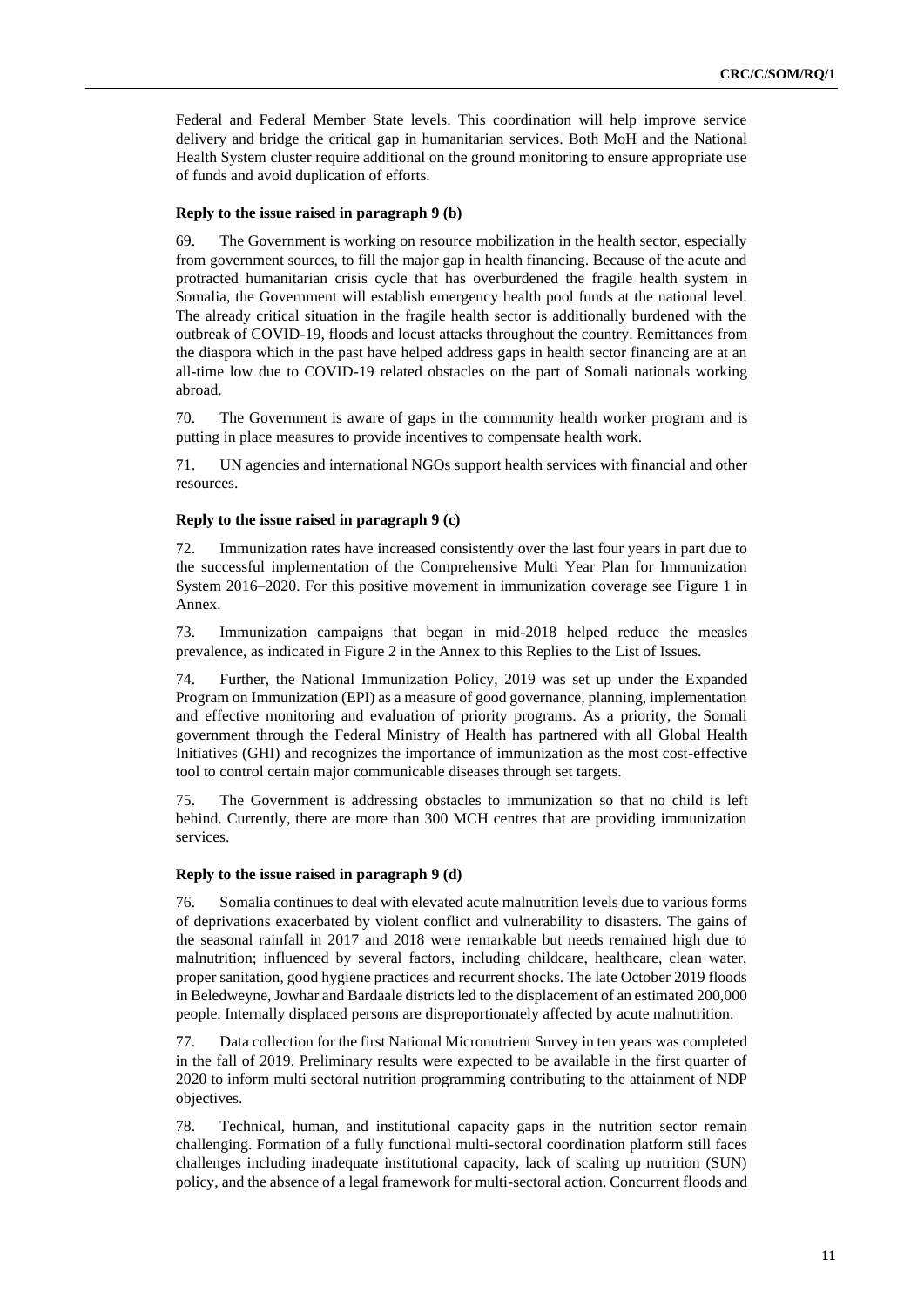drought conditions are projected to negatively impact the food security and nutrition situation of children for the foreseeable future.

79. The Government, in cooperation with international partners is undertaking initiatives to safeguard the right to food for Somali children particularly the most vulnerable. Since 2018, it has generated, shared knowledge and information concerning nutrition and health behaviours and practices through nutrition education with vulnerable groups.

## **Reply to the issue raised in paragraph 9 (e)**

80. The Government has begun to implement the Essential Package of Health Services. It has experienced some improvement in addressing maternal health and reducing maternal mortality among women of reproductive age with increased investment by government and international agencies to improve access to health care services.

81. Pregnant women, especially in the rural areas still find it culturally inappropriate to be attended to by a male doctor.

82. Government developed and launched the Reproductive, Maternal, New-born Child and Adolescent Health (RMNCAH) Strategic Plan for 2019–2022 to guide the Sexual and Reproductive Health and Reproductive Rights interventions. Further, the Somali Midwifery Strategy 2019–2022 has been developed to strengthen the health care professionals for Somalia.

## **Reply to the issue raised in paragraph 10 (a)**

83. Increased political stability and reform efforts by the Government have led to an improved social and economic standing for Somalia in the global arena. In March 2020, the International Monetary Fund (IMF) and the World Bank's International Finance Corporation stated that Somalia had reached the Heavily Indebted Poor Countries (HIPC) Decision Point and therefore qualified to start receiving debt relief. Access to financial resources will enable the Government to address critical economic and social reforms which will trigger poverty reduction levels in the country.

84. High poverty levels in both rural and urban settings has meant poor access to a liveable income, education, water, sanitation and electricity for many households in Somalia. People living in rural areas, internally displaced persons camps and nomads continue to experience high poverty levels with children having limited access to education and health services.

85. The Federal Ministry of Education, Culture, and Higher Education (MoECHE) and the Puntland Ministry of Education and Higher Education all have a strong vision for equitable access to education for children. Between 2017 and 2019, there has been a gradual increase in education expenditure. To strengthen the capacity of the MOECHE to manage and expand education service delivery to poor and disadvantaged children, the MOECHE's Education Sector Strategic Plan 2018–2020 focuses on advocacy with internal government stakeholders. The MOF increased national budget allocations to the education sector by 3% per year over the next three years to reach the NDP target of 12% allocation to the education sector. According to Table 7 – Recurrent Expenditure Ceilings by Sector (Federal government of Somalia, Ministry of Finance Budget Strategy Paper (BSP) – FY2021, page 23) the actual expenditure for the Ministry of Education and Higher Education has increased from \$ 6,935,149 in 2017 to \$14,868,317 in 2020, which is an uptick of 46.6%.<sup>10</sup> Education funding was 4.7% of federal expenditure in 2019, and 4.4% in 2020 due to preoccupation with the COVID 19 pandemic.

86. The Federal MoECHE developed an Education Sector Strategic Plan (ESSP) 2018– 2020 and the Puntland Ministry of Education and Higher Education developed state-wide ESSPs with a 2017–2021 timeframe. The federal MoECHE is currently developing a policy on Non-Formal Education.

<sup>10</sup> https://mof.gov.so/sites/default/files/2020- 09/BUDGET%20STRATEGY%20PAPER%20ENGLISH%20VERSION.pdf.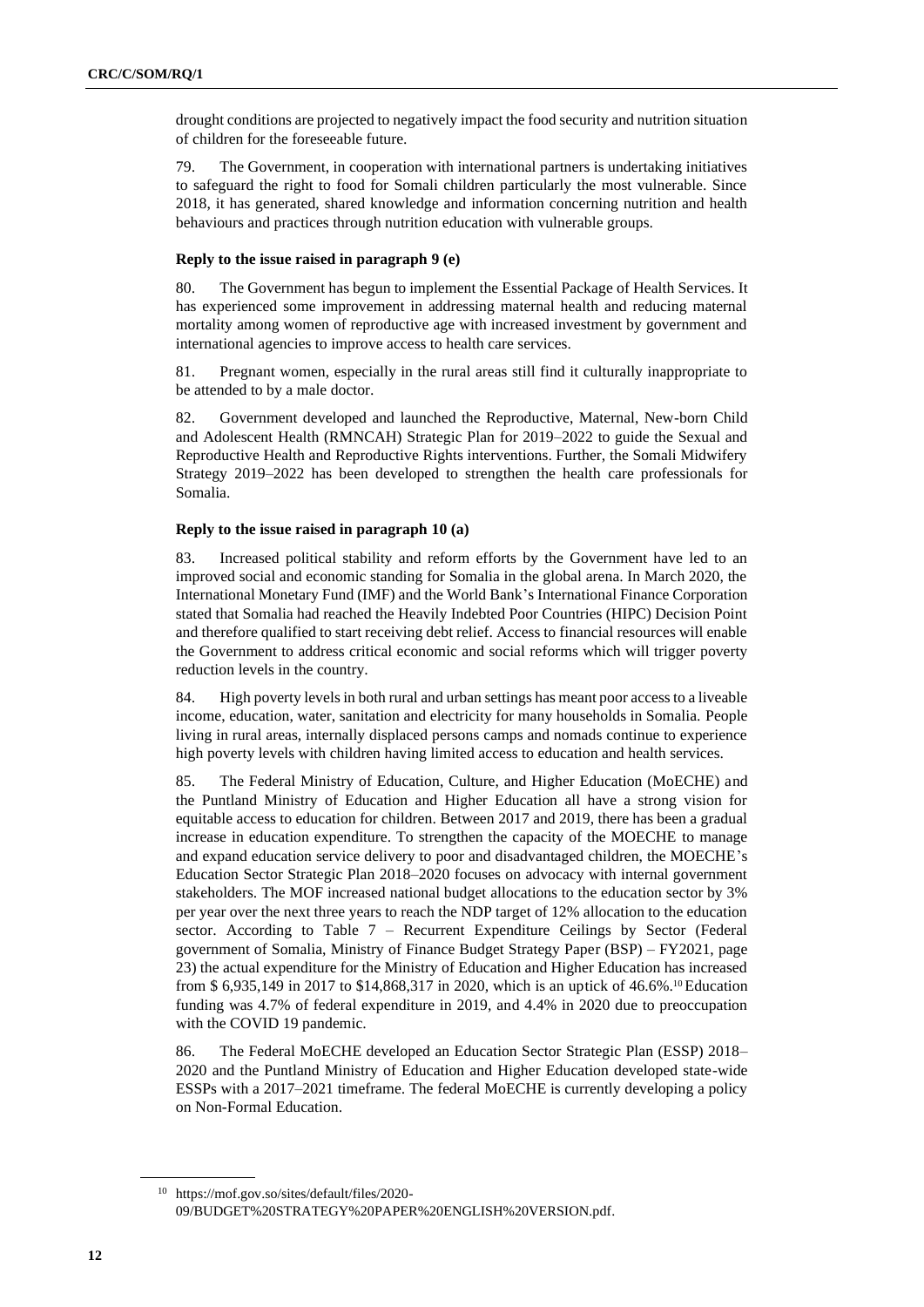87. In addition to the draft National Education Policy (discussed in paragraph 247 of the State Party Report) which has been endorsed by the cabinet, Somalia also developed a national Special Educational Needs Disability and Inclusive Education (SEND and IE) Policy in 2018. The policy deals comprehensively with all education, training and research and intervention programs for children and persons with disability in Somalia.

88. The development of the Education Act (2017) which is currently before the Federal Parliament was inclusive with representation from the FMS during the consultations and validation processes.

89. The Government is making investments in both early childhood development and adolescent education although this remains challenging due to resource constrains. As the domestic revenue improves, the Government will increase allocation to early childhood and adolescent education.

90. Secondary school gross enrolment includes those adolescents and youth who have reentered education through alternative education pathways. The national gross enrolment rate for primary education has remained low at 30 per cent for primary level and 26.5 per cent at secondary level. Enrolment in rural areas is below 15%, and gender disparities favour enrolment of more boys than girls.

## **Reply to the issue raised in paragraph 10 (b)**

91. The Government and FMS prioritize quality of learning outcomes at the primary school and secondary school levels, as envisioned in the Government Education Sector Strategic Plan Priority Objectives 4.2 and 5.2. Somalia is still striving to set up more schools, train and certify more teachers (especially in rural areas) and ensure children have adequate learning materials. Somalia faces significant human resources challenges in the education sector. Most of the government investment in education goes to paying teachers and recurrent costs, and as such, little resources are dedicated to recruitment of additional teachers to cater for education of the roughly 3 million children<sup>11</sup> who are out of school. To address this challenge, the Federal Government has increased over the last three years its budgetary allocation for this sector. In addition, the NDP 9 describes in detail the further development of the education sector in Somalia in the coming four years.<sup>12</sup>

#### **Reply to the issue raised in paragraph 10 (c)**

92. The Government and FMS have taken measures to prevent non-completion of schooling especially in rural areas by addressing the factors leading to non-completion including insecurity; long distance to school; children engaging in pastoralism for family survival; girls getting married after FGM; few schools and teachers; insecurity; drought; and displacement among others. Local and international partners also support access to education particularly by the most vulnerable like girls, displaced and children from minority clans and children rehabilitated from armed conflict.

#### **Reply to the issue raised in paragraph 10 (d)**

93. Somalia signed the Safe School Declaration in 2015, and intends to implement it. At the federal level, UNICEF supports the MoECHE in safe school working group to develop an implementation plan to have the safe schools work penetrate down to states, districts, and then school levels. This work can strengthen resilience of the education sector to protect schools, and consider disaster risk management considering climatic shocks and changes.

#### **Reply to the issue raised in paragraph 11**

94. According to the National Commission for Refugees and Internally Displaced Persons (NCRI) most internally displaced, refugee, migrant and asylum-seeking children lack or have limited access to basic essential services including shelter, food, education, health care among other essential services. The Government is working through the NCRI and

<sup>11</sup> https://www.usaid.gov/somalia/education.

<sup>&</sup>lt;sup>12</sup> Chapter 8, section 2.6 of the National Development Plan 9 (2020–2024).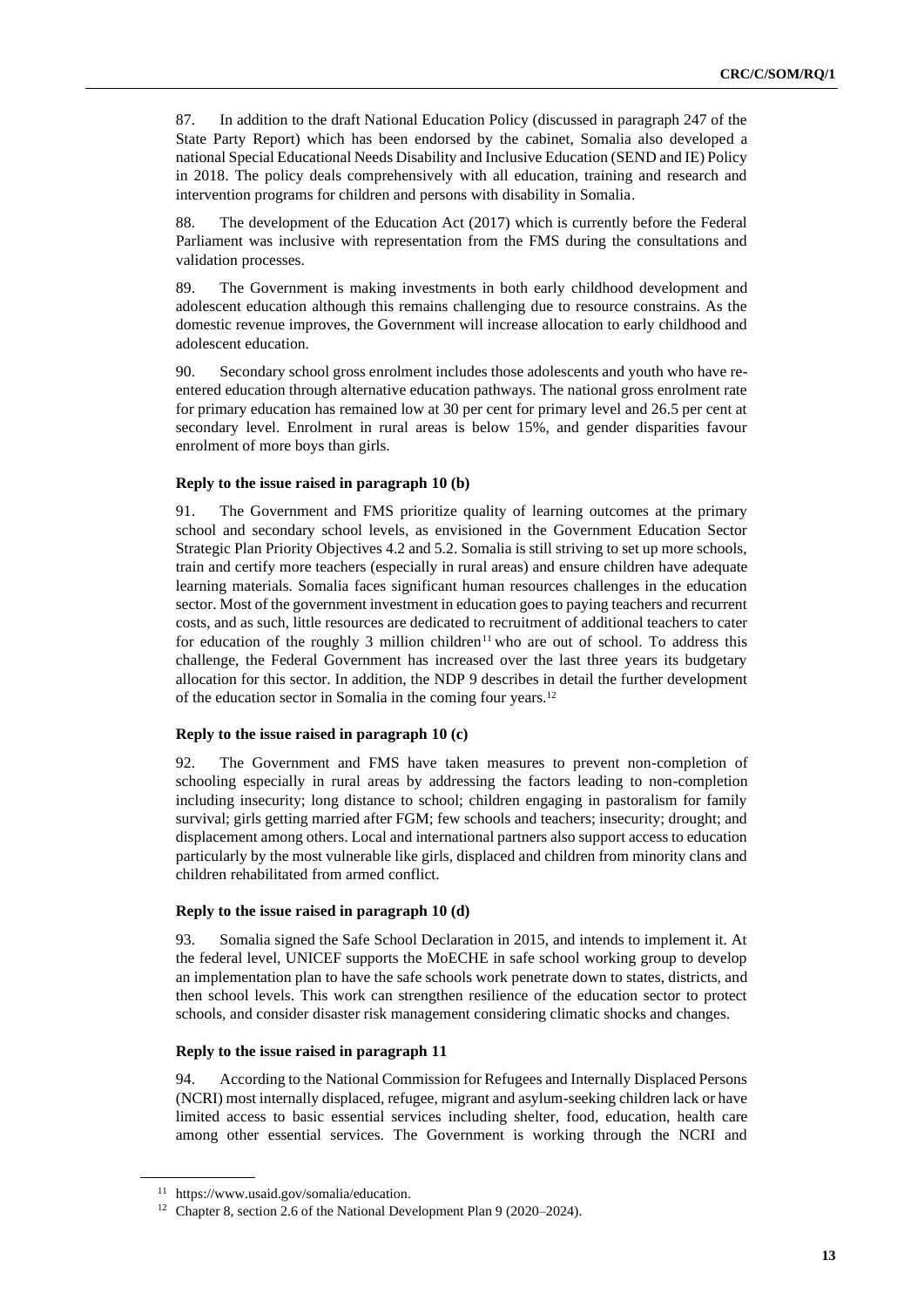stakeholders towards ensuring that these children have access to protection and basic services similar to other children as stipulated in the Convention and the Provisional Constitution. Refugee children have access to education and health services mainly due to the coordinated approach in delivery of these services by UNHCR and other development partners.

95. As for the status of internally displaced, refugee, migrant and asylum seeking children in the country, in April and May 2020, UNHCR recorded an increase in concerns by refugees and asylum-seekers over difficulty meeting their basic needs, mainly food, and paying rent as a result of the impact of COVID-19. Further, the onset of the Gu' floods have caused massive country wide displacement leaving children and adults in dire need of assistance.<sup>13</sup>

## *Housing*

96. Most refugees and asylum seekers live in urban setting in rental houses. They also lack permanent shelters and use their own means to pay rent. UNHCR provides subsistence allowance to refugees and asylum seekers in the form of multi-purpose cash-based intervention, which can be used to meet shelter as well as other needs for families and their children. In Puntland and Somaliland where the bulk of refugees and asylum seekers are located, cash grants have been provided.<sup>14</sup>

97. With increased demand for shelter, UNHCR is working with the government at federal and state level to accommodate the most vulnerable.<sup>15</sup>

# *Food*

98. Many families depend on menial jobs which are disrupted during emergencies. At this time of COVID-19 pandemic vulnerable families are receiving assistance from government and UN agencies, local and international organizations, the business and religious communities.

## *Water and sanitation*

99. Water has to be purchased in most cases in the camps, thereby compromising sanitation and hygiene. Disposal of waste is also a challenge. The Ministry of Water in partnership with the UNHCR has installed 48 hand washing stands in front of health centres/ hospitals/ reception centres serving around 3,000 persons per day, provided PPE to 1,300 persons and distributed sanitary materials to 4,300 women. In Kismayo, UNHCR handed over to the Ministry of Minerals, Energy and Water three boreholes.<sup>16</sup> Constructed boreholes will enable Jubaland to provide water to the integrated settlement comprised of IDPs, Somali refugee returnees and the host community in Madina and Midnimo villages.

## *Medical and psychological care*

100. refugee families continue receiving health care services from the Government and UNHCR. UNHCR is supporting access to health services to refugees and asylum seekers, IDPs, returnees and host community through support to health facilities in different regions.<sup>17</sup>

<sup>&</sup>lt;sup>13</sup> More than 30,000 individuals have been reached with NFI assistance. Distribution of NFI and emergency shelter kits are planned for an additional 70,000 individuals (UNHCR, 2020).

<sup>&</sup>lt;sup>14</sup> 200 HH of refugees and asylum seekers have been assisted on an exceptional basis, with priority being given to the elderly, infirm or disabled persons, single mothers and child headed households. UNHCR, 2020.

<sup>&</sup>lt;sup>15</sup> Planned and completed shelter projects in Somalia: Planned construction of 200 permanent shelters (two-roomed shelters) in Baidoa, Planned 300 Refugee Housing Units in Baidoa, refugee Housing Units in Berbera, Planned 110 permanent shelters, 5 commercial centres and one stop shopping centre in Mogadishu, 200 two-roomed permanent shelters and 200 permanent family latrines in Bossaso relocation site for IDPs, Returnees and some vulnerable host communities (year 2019), among other projects.

<sup>&</sup>lt;sup>16</sup> These come with installed solar panels to generate electricity for water pumps, generator with control rooms, water kiosks with elevation of water tanks, fence and pipes.

<sup>&</sup>lt;sup>17</sup> Bossaso hospital (Refugee/Asylum Seeker Section) serving approximately 7000 individuals has been rehabilitated.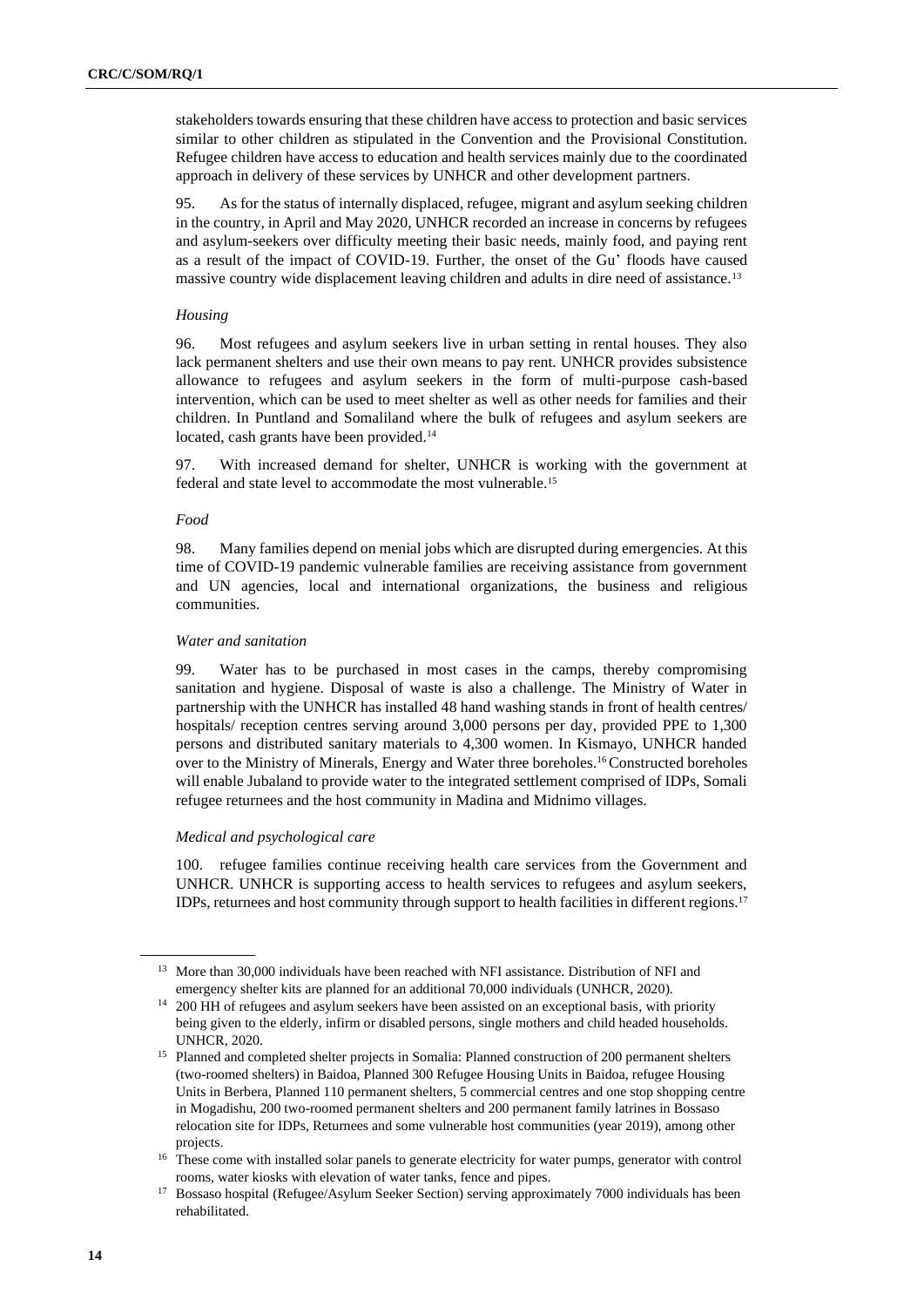Strengthening national health systems to contain the spread of COVID-19 and dissemination of information are a priority.<sup>18</sup>

101. Due to the COVID-19 pandemic, schooling activities have been suspended and MoE in partnership with UNHCR is supporting long distance learning through television and radio broadcasting and provision of learning material in partnership with the MoE. The MoE has also developed the Education Sector Response Plans.<sup>19</sup>

#### **Reply to the issue raised in paragraph 11 (a)**

102. Less girls than boys are attending school, an indication of that gender disparity in education extends to the refugee and asylum-seeking community.

103. Table 3 of the Annex shows the number of refugee and asylum-seeking children/young people attending primary, secondary and university as at April 2020 while Table 4 of the Annex shows the number of returnees enrolled in primary and secondary school as at April 2020.

## **Reply to the issue raised in paragraph 11 (b)**

104. The Government in collaboration with UNHCR and other partners has supported the return and repatriation of children. Data available is at 31 May 2020.<sup>20</sup>

105. The cooperation between the Government and UNHCR continues during the COVID-19 pandemic to ensure care and protection of children. The Government in partnership with UN agencies, has been sharing data and information to alert, advise, guide and advocate for the rights of children throughout the Government and FMS through coordination mechanisms.

## **Reply to the issue raised in paragraph 12 (a)**

106. Somalia has for many years been a source, transit and destination country for child trafficking. This is mainly due to prolonged conflict and porous borders with neighbouring countries. Data on affected children, including those trafficked for use during armed conflict is not readily available. As in most armed conflict situations, non-state armed groups

<sup>19</sup> UNHCR has undertaken the following activities to ensure access to education: Provided funding to the Ministry of Education in Somaliland (development of school learning material); Alternative learning methods offered by UN agencies and through partners include digital learning platforms, television and radio programmes and provision of learning material; Ongoing consultations with Federal Member State counterparts regarding final year examinations for Grades 7 and 12; In Puntland, in partnership with Save the Children, ARC and NRC provision of pro-active alternative learning methods in lieu of school closures to ensure completion of the study term at the secondary and upper primary levels during school closure ; Payment of tuition fees for alternative learning for POC enrolled in private schools; University students from the refugee community have been enrolled in the [Albert Einstein German Academic Refugee Initiative Fund \(DAFI\)](https://www.unhcr.org/protection/operations/40dbee984/albert-einstein-german-academic-refugee-initiative-fund-dafi-frequently.html) program through online learning methods.

<sup>&</sup>lt;sup>18</sup> As at 25 June, 4 Persons of Concern (POC) (3 IDPs (1 a youth under the age of 18) and 1 refugee) have tested positive for Covid-19. 2 IDPs are under treatment, while 1 IDP and the refugee have already recovered. Majority of asylum-seekers and refugees have received hygiene kits and been informed about the risks and prevention measures related to COVID-19. Children benefit from UNHCR's support to public national health systems through distribution of personal protective equipment to hospitals, donation of containers to the government for isolation centres, raising awareness among refugees and asylum-seekers, migrants, returnees and IDPS about COVID-19 prevention and distribution of sanitary and hygiene kits to refugee families.

<sup>20</sup> a) Out of all returnees (including Assisted and Spontaneous Return), 48% are children below 18 years old, b) Out of all returnee children 48 % are girls, while 52% are boys, c) About 55,265 (88 percent) of all returnee children are school-aged children, d) Out of all active registered Refugees and Asylum Seekers, 46% are children below 18 years old, e) Out of all active registered Refugee and Asylum-Seeking children, 49% are Girls, while 51% are Boys, f) About 10,378 (75%) of the active registered Refugee and Asylum Seekers children are school-age children.

<sup>51</sup> unaccompanied/separated children and children at risk are among registered refugees and asylum seekers.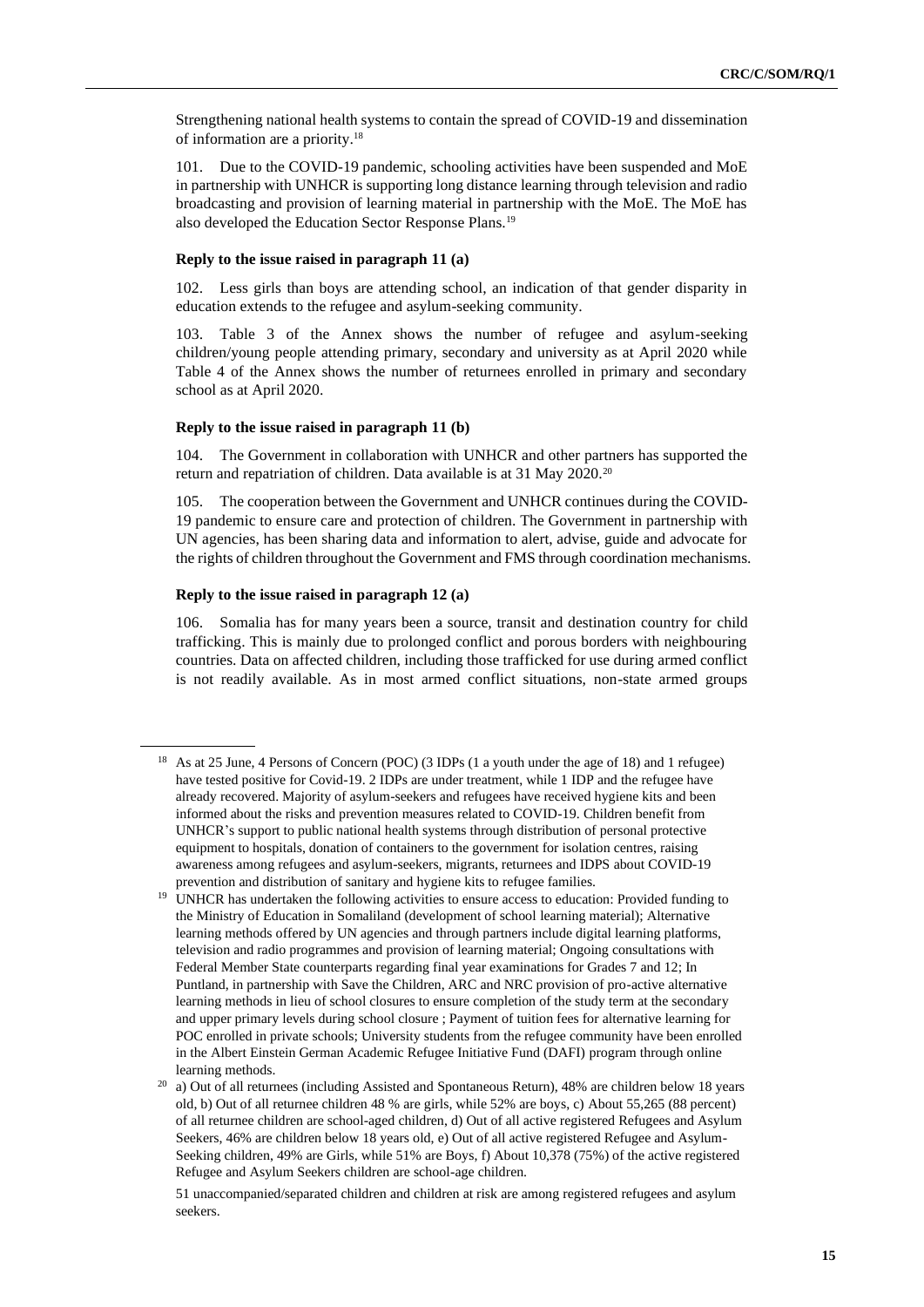forcefully recruit children for use in child labour such as cooking, cleaning, carrying arms, and for girls, engagement in sex with members of the groups.

107. The Government appreciates the efforts of partners who have been addressing trafficking of children in the country through sensitization campaigns among key stakeholders such as government officials and local communities. The Government is putting in place measures to establish mechanisms to inform national prevalence rates, extent of this violation, affected children and regions, and measures taken to address the problem. This will advise on timely and appropriate interventions that are in the best interests of the child.

108. Legal provisions have been developed to address child trafficking at the federal and state levels. The Provisional Constitution, 2012 outlaws trafficking including use of children in armed conflict.<sup>21</sup> The 1962 Penal Code outlaws forced labour and other forms of trafficking in persons. The Draft Sexual Offences Bill criminalises sale, trafficking and exploitation of children for sex and also addresses sex tourism as a form of trafficking.

109. The Government has established the Inter-ministerial Trafficking and Smuggling Taskforce at federal level will carry out its role of co-ordination effectively among the representative bodies.<sup>22</sup> For more information on child trafficking please see the State report paragraphs 323–330.

110. The Government seeks the support of partners to enhance efforts aimed at addressing child trafficking through awareness campaigns at community and policy level; addressing root causes of children's vulnerability to trafficking; enactment and implementation of laws and policies to address trafficking; rehabilitation of and assistance to victims and their families with basic needs. Psycho-social support, legal and medical aid are also needed. The Government is committed to ensuring children do not fall prey to traffickers, especially during this time when child protection systems will be tested by the COVID-19 pandemic.

## **Reply to the issue raised in paragraph 12 (b)**

111. The Government is taking measures to achieve progress in eliminating child labour, especially the worst forms of child labour including street work and in armed conflict. The Government has put in place measures to implement General Order No. 1 which prohibits military personnel from recruiting and employing child soldiers. In 2018 the Ministry of Labour and Social Affairs started drafting a National Labour Code to regulate work including child labour. The proposed Child Rights law will provide added protection to children against child labour.

112. The Government recognizes that children living and working on the streets are vulnerable to the worst forms of exploitation as child labourers including work as child soldiers. In January 2020 the MoWHRD initiated "*A Rapid Assessment on Drug use Among Children Living and Working in Major Cities in Somalia*"*.* Preliminary findings of the assessment indicate that majority of these children are boys who perform menial tasks such as shoe shining, washing cars, cleaning dishes in restaurants, cleaning business premises, while girls perform domestic work. Some have dropped out of school while others have never been to school. Factors driving children to the streets were found to include escape from domestic violence at home, break up of families, poverty, the lure of a carefree life, while those who came from rural areas were escaping from drought or forceful recruitment by armed groups. Coping mechanisms in the street for these children include use of drugs including *hashish*, *khat*, glue *and taabuu.*

113. The labour inspectorate that existed before the civil war is not yet re-instated to address exploitation of children in labour but the Government continues to provide assistance to the Human Trafficking Task Force, Child Protection Units (at federal and FMS level) and Children Associated with Armed Conflict Working Group to address child labour related issues.

<sup>&</sup>lt;sup>21</sup> Article 14 provides that "A person may not be subjected to slavery, servitude, trafficking or forced labour for any purpose,' while Article 29 (6) outlaws the use of children in armed conflict.

<sup>&</sup>lt;sup>22</sup> Members include Ministries of Internal Security, Foreign Affairs, Justice, Interior and Federal Affairs and the Somali Police Force.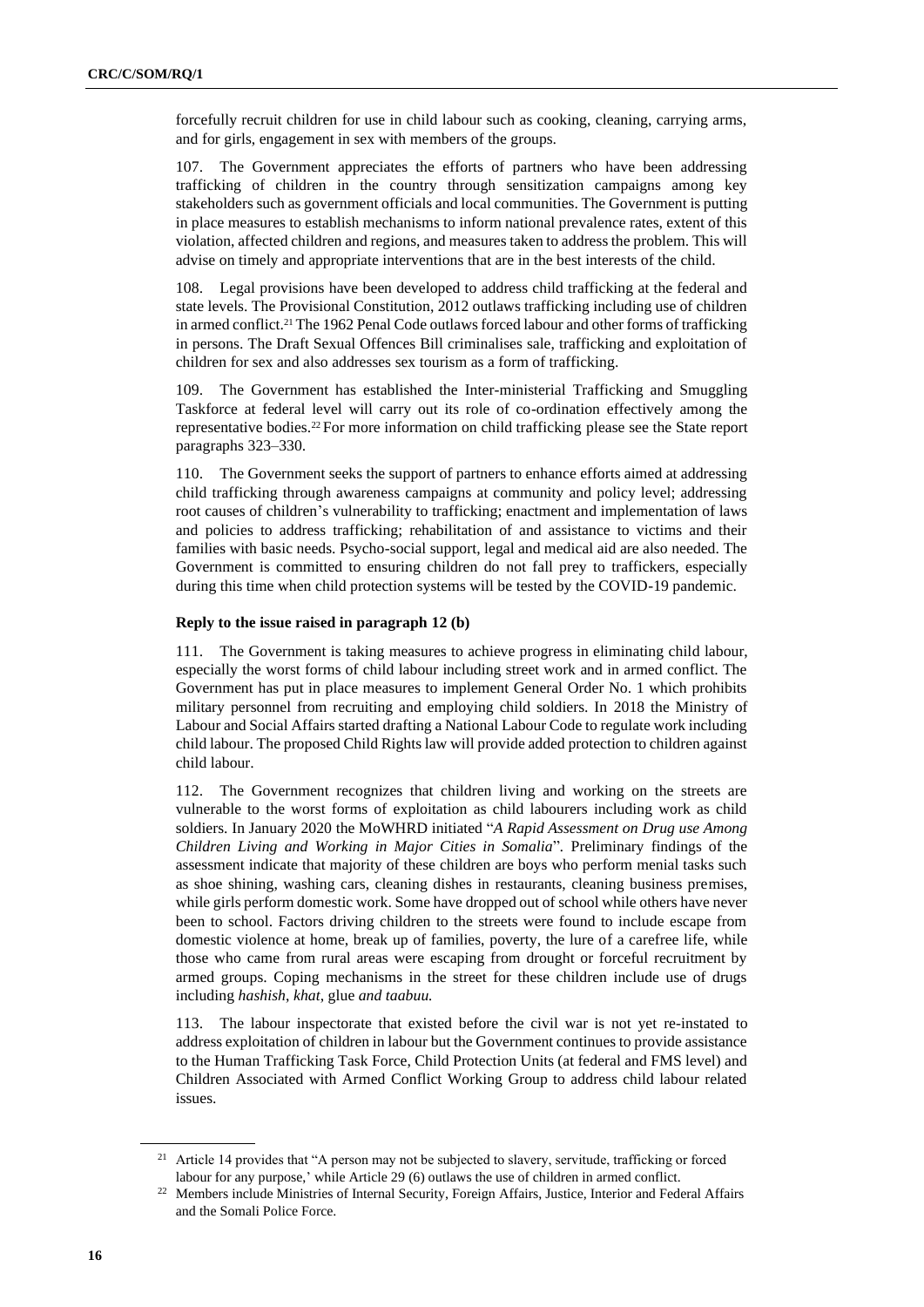114. The Rapid Assessment on Drug use Among Children Living and Working in Major Cities in Somalia also sought to establish among other things, the role of stakeholders in addressing drug use among children in Somalia. One of the key recommendations is collaboration among key stakeholders at community and policy making level to address the issue. Police and the Ministry of Health at federal and state level were identified as critical partners. Some treatment for those using drugs has been undertaken by partners in the CSO sector and UN agencies. Somalia needs more rehabilitation centres dedicated to drug abuse victims and the Government calls upon partners to support the government establish these in the major centres. This should go hand in hand with awareness campaigns targeting children and adults to reduce drug use. The Government is also keen to use law enforcement to punish those who supply drugs to children. The Draft Child Rights Bill, once it becomes law, will further provide protection for children from drug use.

#### **Reply to the issue raised in paragraph 12 (c)**

115. There is still progress to be made in establishing clear and routine procedures for determination of the child's age in the absence of a birth certificate in judicial proceedings to ensure compliance of the draft Juvenile Justice Bill with the CRC. In the formal justice system, different FMS have varying laws relating to the age of criminal majority.

## **Reply to the issue raised in paragraph 12 (d)**

116. The developing legislations including the CRB and the Juvenile Justice Bill will seek to harmonize any varying FMS legislations. The Government also recognizes the need for adequate specialized facilities and a system for dealing with children in conflict/contact with the law and it is taking steps to put in place the necessary facilities with the support of its international partners.

## **Reply to the issue raised in paragraph 12 (e)**

117. The Government has, in the absence of birth certification, stepped up screening exercises during recruitment of soldiers into the security forces to prevent underage recruitment into Somalia security forces as well as identify those already in the forces. Government in cooperation with international and national partners has put in place measures to hand over these children for rehabilitation.

118. During the first quarter of 2020 the Child Protection Unit in the Ministry of Defense undertook several activities aimed at protection of children from armed recruitment. The activities are listed under Paragraph 12 (d) in the Annex.

119. The Government has undertaken numerous activities to prevent recruitment of children into armed groups, as well as to provide support for reintegration of such children into society. With the support of the International Organization for Migration (IOM), Government is implementing and improving the National Programme for the Treatment and Handling of Disengaged Combatants in Somalia, including men, women and children formerly associated with Al-Shabaab. The Programme started to build gender-responsive pathways to address the needs of women formerly associated with Al-Shabaab and their dependents, including children of Al-Shabaab fighters, in 2019.

120. Even though the numbers have decreased, the Government is committed to prevent involvement of children in State armed forces.

121. As a general rule, the Federal Government of Somalia does not punish children (previously) involved in armed conflict but instead treats them as victims in line with international humanitarian law and standards. Protection of such children requires improvement of our juvenile justice system in general and the Government remains committed to gradually introduce changes as provided for in the Child Rights Bill.

#### **Reply to the issue raised in paragraph 12 (f)**

122. Rehabilitation and reintegration centres have been set up across the country to provide support services such as skills training, education, community and family reintegration and psychosocial support.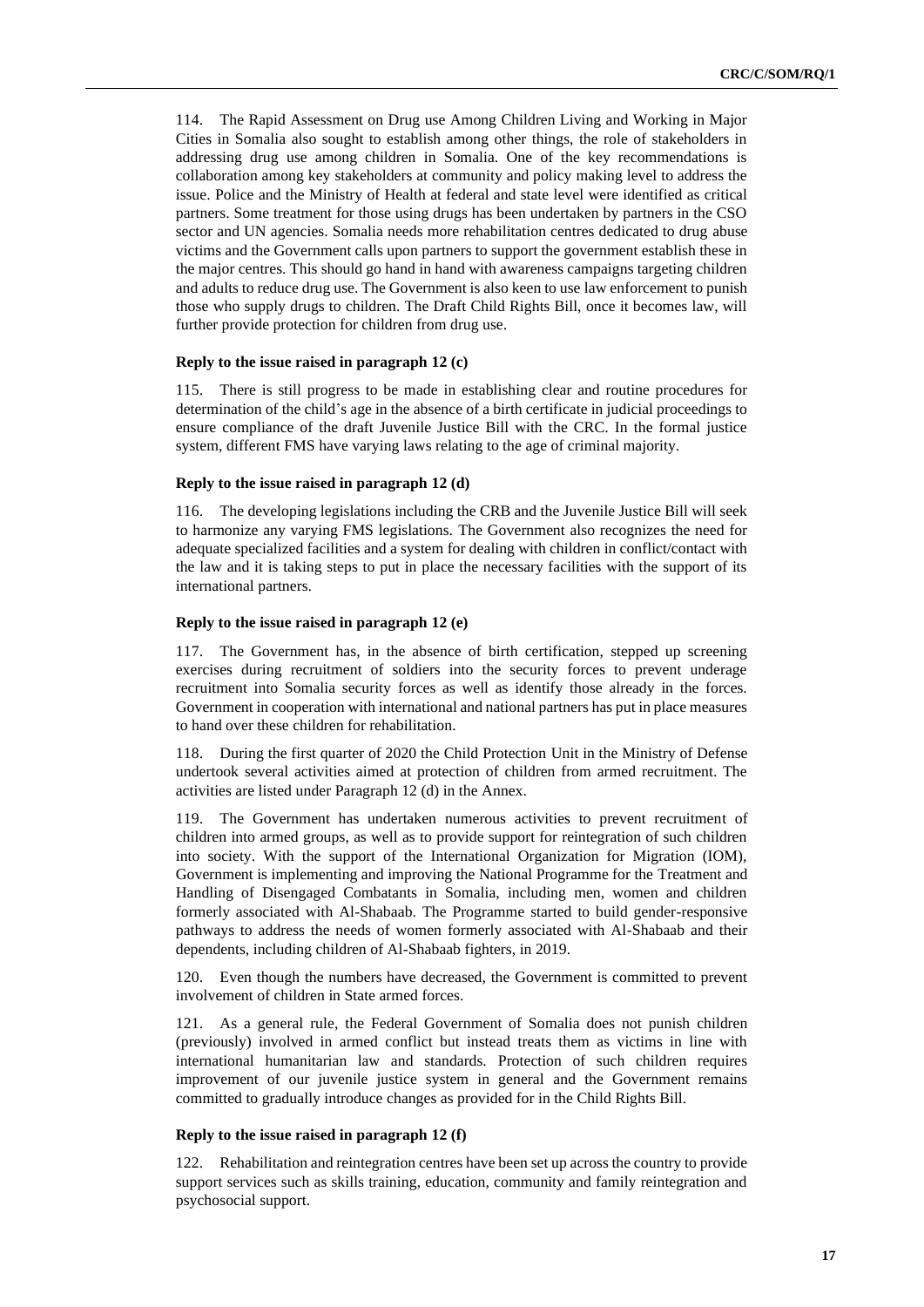123. The Ministry of Justice has drafted National Minimum Standards in Detention. These are in line with the National Strategy on Release, Rehabilitation and Reintegration of Children Associated with Armed Forces and Groups (CAAFAG). The extracts and links are available Paragraph 12 (e) I, ii, and iii in the Annex.

# **Part two**

# **Reply to the issue raised in paragraph 13 (a)**

124. Since the submission of the initial State party report in 2019, the following laws which are meant to enhance the rights and wellbeing of children, have been drafted with involvement of stakeholders drawn from the CSOs and DPOs:

# *Draft Child Rights Bill*

125. The Child Rights Bill, developed by the MoWHRD has been submitted to the Cabinet and is awaiting Parliament approval into law. The definition of the child in The Bill defines a child as anyone under the age of 18 in line with the Somali Constitution; lays the foundation for the promotion and protection of all child rights in the country. It also seeks to strengthen the legal framework to enable children, including the most marginalized enjoy their rights, while outlawing all forms of abuse and exploitation against children, including harmful practices like child marriage and FGM.

# *Draft Disability Bill*

126. The Bill, developed by the MoWHRD is currently undergoing the first public consultation process. It seeks to protect people with disability, with a special emphasis on children with disability. It provides for non-discrimination of children with disability including ensuring their right to education from pre-schooling stage up to tertiary level.

127. Stakeholder involvement has been considered and people with disability, parents, CSO representatives, the law society and scholars have all participated during public consultations forums on the bill. A select committee from stakeholders has been appointed to review suggestions and amendments proposed by stakeholders before the Bill is finalized and submitted to Cabinet for approval.

# *Draft Anti-FGM Bill*

128. A Bill on eradication of FGM has been developed at the federal level by the MoWHRD and at the state level. At federal level, the Bill has already been submitted to the executive for reading. Once enacted into law, it is anticipated that it will sustainably address the issue of impunity of perpetrators of sexual violence as part of the efforts to protect the girl child through stiff penalties.

# **Reply to the issue raised in paragraph 13 (b)**

129. The Act establishing the Independent Human Rights Commission was passed in 2016. The Commission is mandated to deal with all cases of human rights violations and abuses in Somalia, including torture and cruel treatment of children. The process of establishing the Commission has been concluded and the 9 proposed commissioners are awaiting for the endorsement of the cabinet and approval of the parliament.

## **Reply to the issue raised in paragraph 13 (c)**

130. The Government is currently developing a framework for a comprehensive National Plan of Action (NPA) for children with the view of having it open for discussion and adoption by the cabinet in the course of 2021. The NPA will cover the period of 2021–2025.

131. The Government has set up the Cross-Border Family Tracing and Reunification Program to provide critical services to unaccompanied and separated children (UASC) in accordance with internationally recognized best practices.